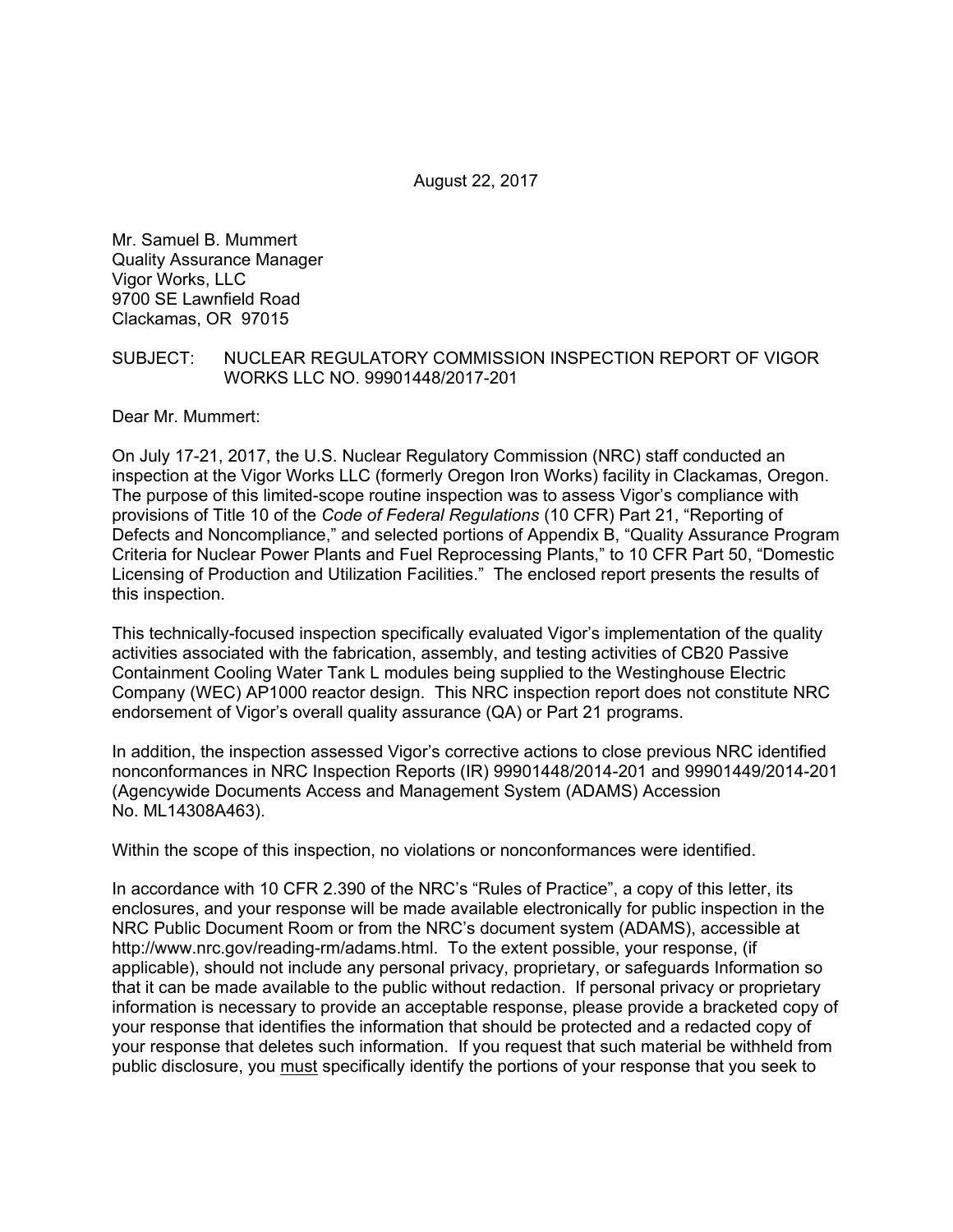have withheld and provide in detail the bases for your claim (e.g., explain why the disclosure of information would create an unwarranted invasion of personal privacy or provide the information required by 10 CFR 2.390(b) to support a request for withholding confidential commercial or financial information). If Safeguards Information is necessary to provide an acceptable response, please provide the level of protection described in 10 CFR 73.21.

Sincerely,

## */RA/*

John P. Burke, Chief Quality Assurance Vendor Inspection Branch-2 Division of Construction Inspection and Operational Programs Office of New Reactors

Docket No.: 99901448

Enclosure: Inspection Report No. 99901448/2017-201 and Attachment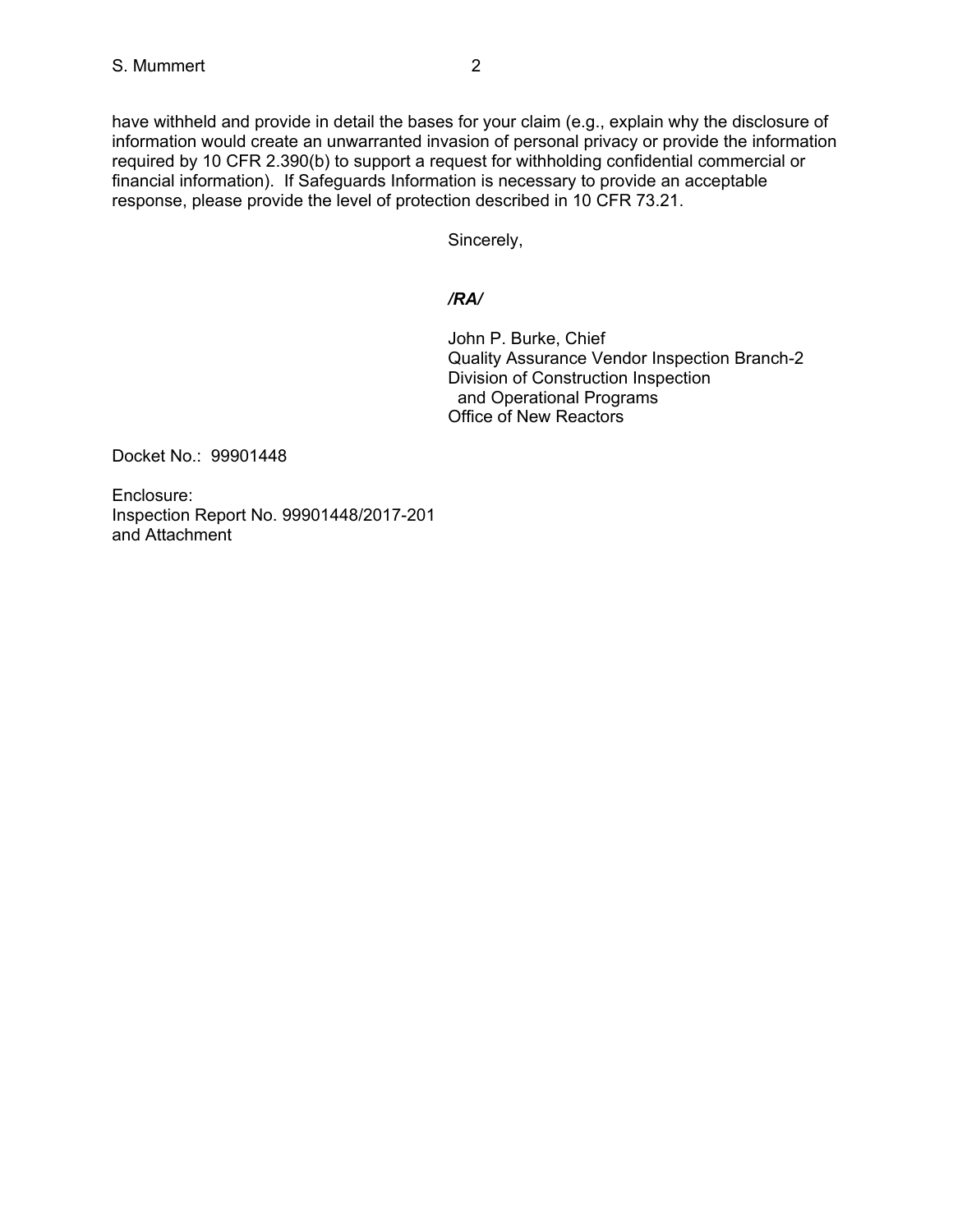## S. Mummert 3

#### SUBJECT: NUCLEAR REGULATORY COMMISSION INSPECTION REPORT OF VIGOR WORKS LLC NO. 99901448/2017-201

Dated: August 22, 2017

DISTRIBUTION: TJackson KKavanagh ASakadales ConE\_Resource NRO\_DCIP\_Distribution sam.mummert@vigor.net

|               | ADAMO ACCESSION NO METTZZOAJTU |               | via c-mail<br>11112702 |
|---------------|--------------------------------|---------------|------------------------|
| <b>OFFICE</b> | NRO/DCIP                       | NRO/DCIP      | NRO/DCIP               |
| <b>NAME</b>   | RGascot-Lozada                 | RPatel        | JHeath*                |
| <b>DATE</b>   | 08/15/17                       | 08/15/17      | 08/16/17               |
| <b>OFFICE</b> | NRO/DCIP                       | NRO/DCIP      |                        |
| <b>NAME</b>   | JOrtega-Luciano                | <b>JBurke</b> |                        |
| <b>DATE</b>   | 08/15/17                       | 08/22/17      |                        |

#### **ADAMS Accession No.: ML17226A340** \*via e-mail NRO-002

**OFFICIAL RECORD COPY**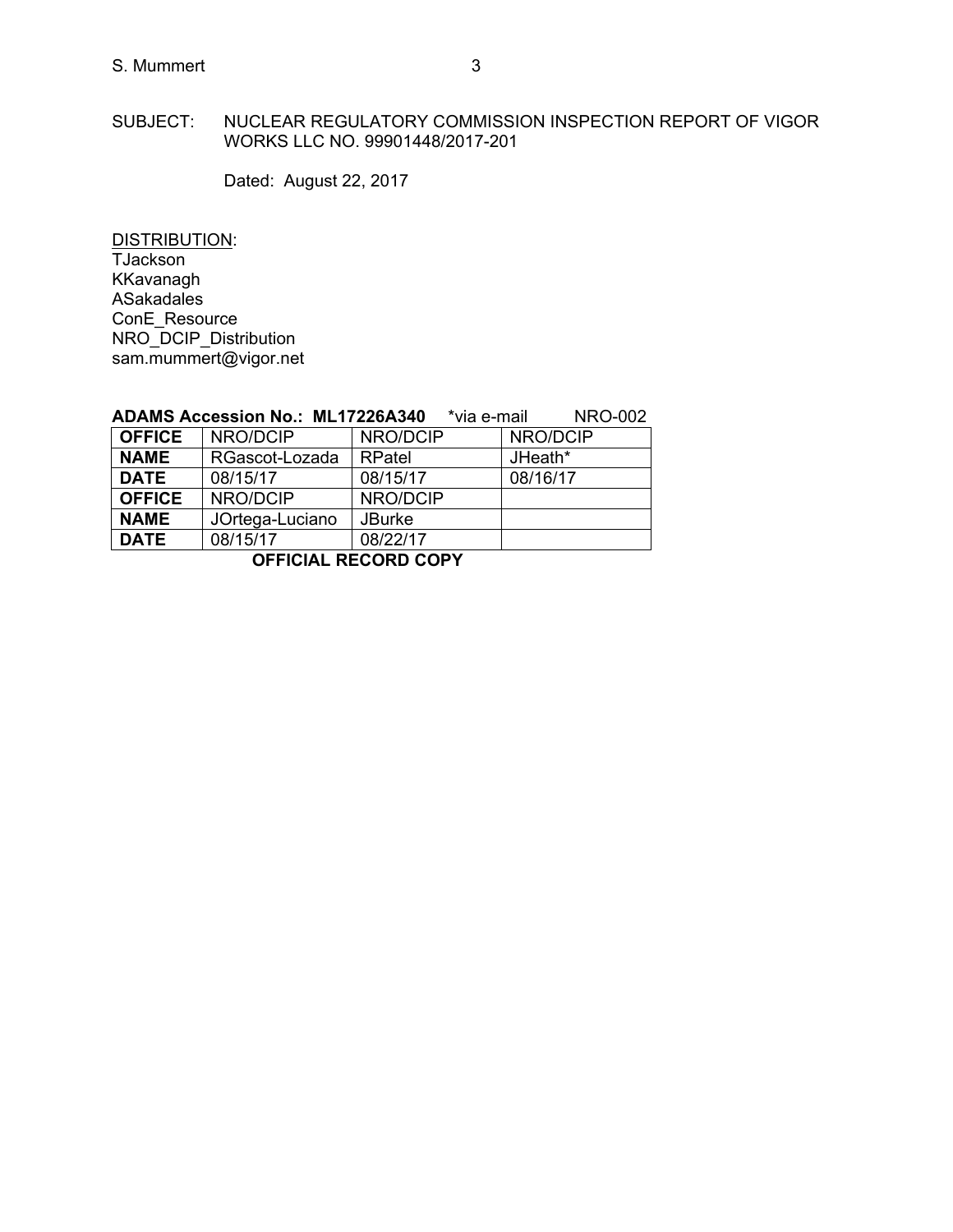#### **U.S. NUCLEAR REGULATORY COMMISSION OFFICE OF NEW REACTORS DIVISION OF CONSTRUCTION INSPECTION AND OPERATIONAL PROGRAMS VENDOR IMPLEMENTATION INSPECTION REPORT**

| Docket No.:                       | 99901448                                                                                                                                                                                                                         |                                                                                       |  |
|-----------------------------------|----------------------------------------------------------------------------------------------------------------------------------------------------------------------------------------------------------------------------------|---------------------------------------------------------------------------------------|--|
| Report No.:                       | 99901448/2017-201                                                                                                                                                                                                                |                                                                                       |  |
| Vendor:                           | Vigor Works, LLC<br>9700 SE Lawnfield Road<br>Clackamas, OR 97015                                                                                                                                                                |                                                                                       |  |
| Vendor Contact:                   | Samuel B. Mummert<br><b>Quality Assurance Manager</b><br>sam.mummert@vigor.net<br>Phone: (503) 653-6300 x1421                                                                                                                    |                                                                                       |  |
| <b>Nuclear Industry Activity:</b> | Vigor Works LLC, is under contract to WECTEC to fabricate,<br>assemble, inspect, transport, and deliver CB20 Passive<br>Containment Cooling Water Tank L modules for the Westinghouse<br>Electric Company AP1000 reactor design. |                                                                                       |  |
| <b>Inspection Dates:</b>          | July 17-21, 2017                                                                                                                                                                                                                 |                                                                                       |  |
| Inspectors:                       | Jonathan Ortega-Luciano<br>Raju Patel<br>Jermaine Heath<br>Ramón L. Gascot                                                                                                                                                       | NRO/DCIP/QVIB-2, Team Leader<br>NRO/DCIP/QVIB-2<br>NRO/DCIP/QVIB-1<br>NRO/DCIP/QVIB-2 |  |
| Approved by:                      | John P. Burke, Chief<br>Quality Assurance Vendor Inspection Branch-2<br>Division of Construction Inspection<br>and Operational Programs<br><b>Office of New Reactors</b>                                                         |                                                                                       |  |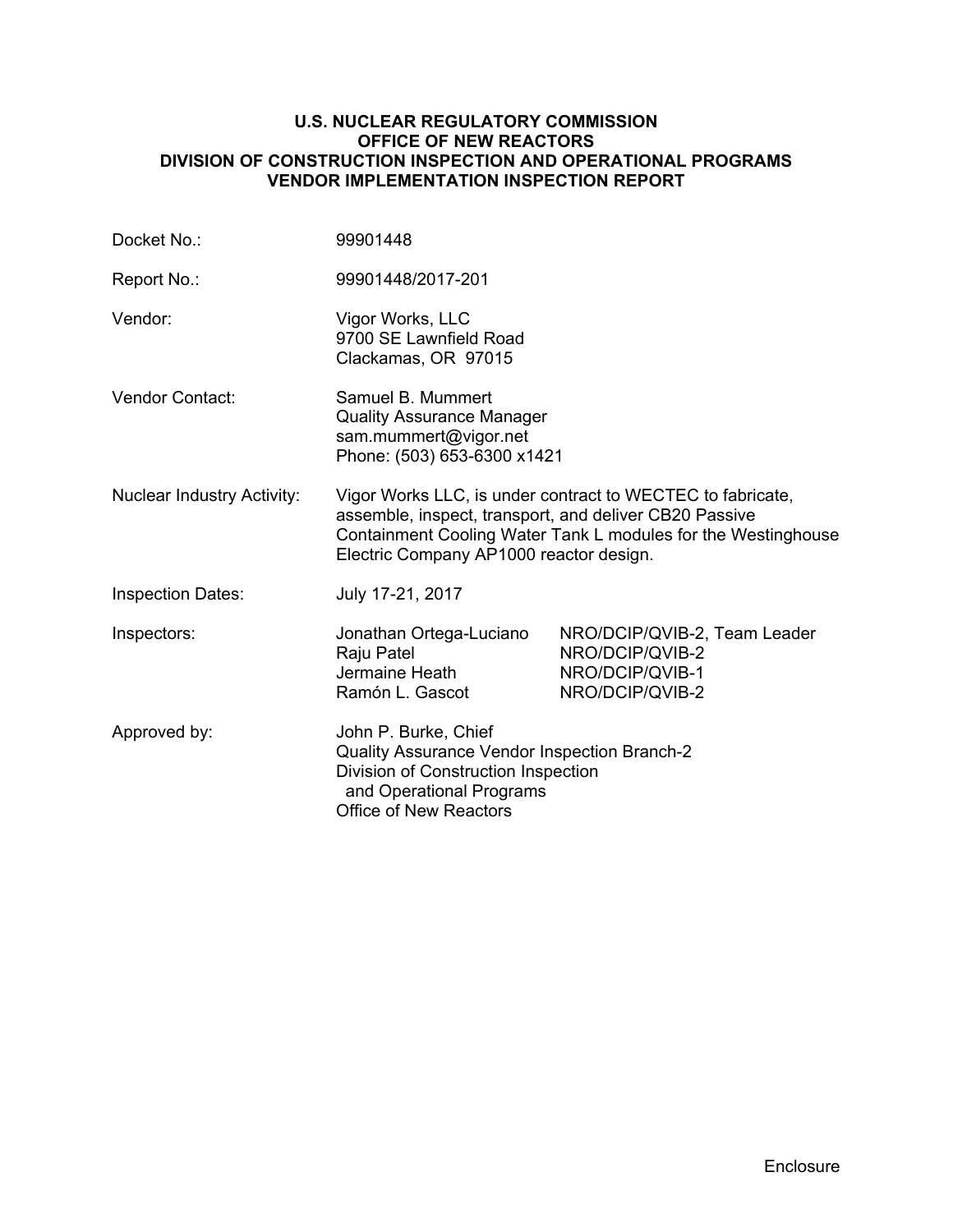## **EXECUTIVE SUMMARY**

Vigor Works LLC. 99901448/2017-201

The U.S. Nuclear Regulatory Commission (NRC) staff conducted a vendor inspection at the Vigor Works LLC (formerly Oregon Iron Works) at Clackamas, Oregon, to verify that it had implemented an adequate quality assurance (QA) program that complies with the requirements of Appendix B, "Quality Assurance Criteria for Nuclear Power Plants and Fuel Reprocessing Plants," to Title 10 of the *Code of Federal Regulations* (10 CFR) Part 50, "Domestic Licensing of Production and Utilization Facilities." In addition, the NRC inspection also verified that Vigor implemented a program under 10 CFR Part 21, "Reporting of Defects and Noncompliance," that met the NRC's regulatory requirements. The NRC inspection team conducted the inspection from July 17-21, 2017.

This technically-focused inspection specifically evaluated Vigor's implementation of QA activities related with the fabrication, assembly, and testing of the CB20 Passive Containment Cooling Water Tank L module for the Westinghouse Electric Company (WEC) AP1000 reactor design.

Specific activities observed by the NRC inspection team included:

- Set-up and performed stud welding on Submodule CB20-040 Flat Bottom Ring Module 0300, SV3 [Southern Vogtle 3]
- Set-up and performed Magnetic Particle Examination of Shield Building Roof Area 8 Module CB20
- Set-up and perform liquid penetrant testing of weld repair area of angle splice for on Shield Building Roof Area 8 Module CB20
- Set-up and perform visual testing (VT) examination of fillet welds of Full-Bridge of CB20 submodule, SV3
- VT of stud welds on Flat Bottom Rings Module CB20-040, SV3
- Stud welder qualification in accordance with the American Welding Society (AWS) D1.1 standard
- Set-up and perform semi-automatic robotic flux core arc welding (FCAW) process of fillet welds on submodule CB20 bridge, SV3

In addition to observing these activities, the NRC inspection team verified that measuring and test equipment (M&TE) was properly identified, marked, calibrated, and used within its calibrated range.

These regulations served as the bases for the NRC inspection:

- Appendix B to 10 CFR Part 50
- 10 CFR Part 21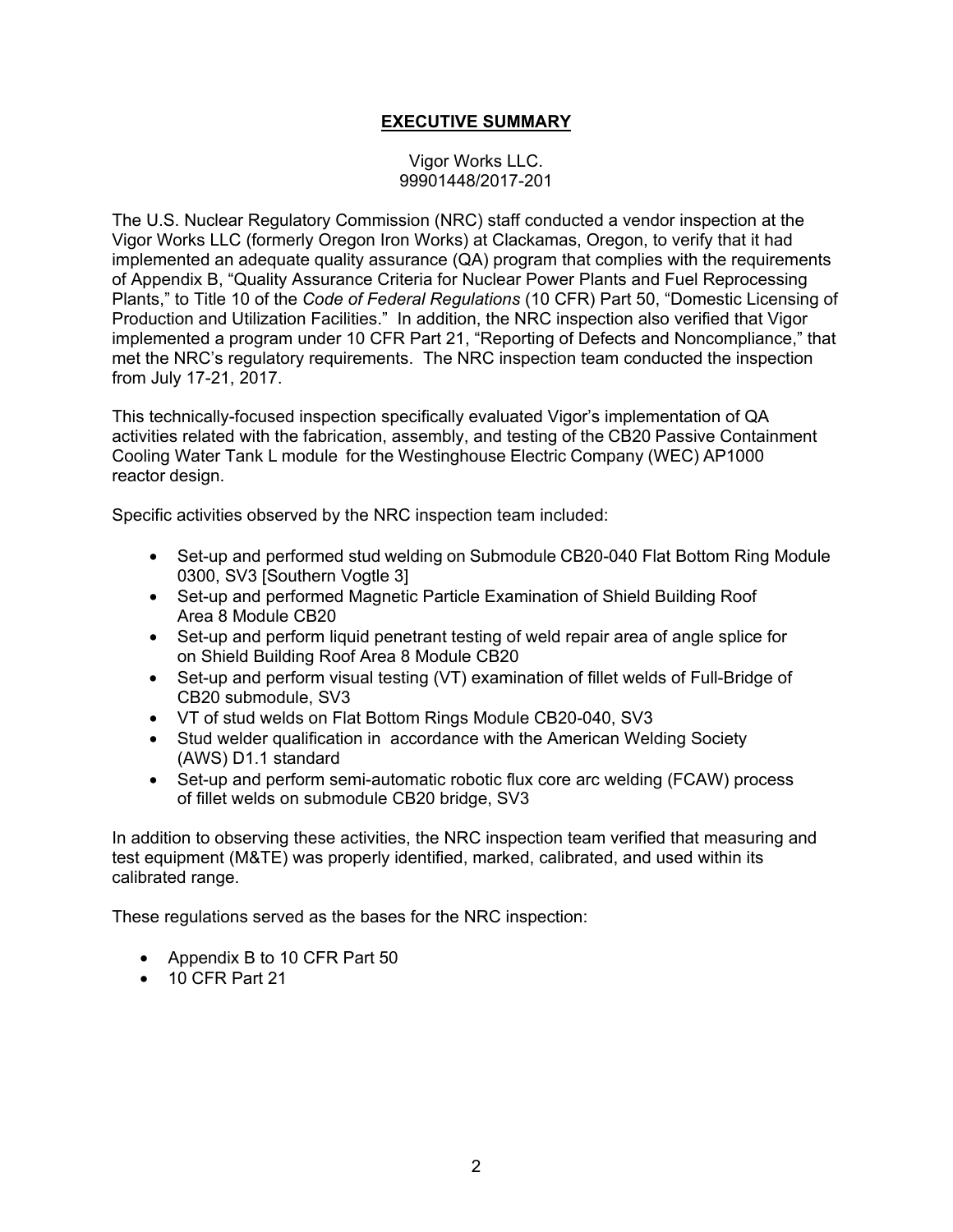During the course of this inspection, the NRC inspection team implemented the following Inspection Procedures (IP):

- IP 36100, "Inspection of 10 CFR Part 21 and Programs for Reporting Defects and Noncompliance", dated February 13, 2012
- IP 43002, "Routine Vendor Inspections", dated January 27, 2017
- IP 43004, "Inspection of Commercial-Grade Dedication Programs", dated January 27, 2017

This was the second NRC inspection of Vigor's facility in Clackamas, Oregon. The last NRC inspection was conducted in September 2014 and the results are documented in Inspection Report (IR) No. 99901448/2014-201 and 99901449/2014-201, dated November 18, 2014. The NRC inspection team concluded that Vigor's QA policies and procedures comply with the applicable requirements of 10 CFR Part 21 and Appendix B to 10 CRF Part 50, and that Vigor's personnel are implementing these policies and procedures effectively.

The results of this inspection are summarized below.

### Corrective Action

The NRC inspection team reviewed the corrective actions that Vigor had taken to address nonconformances identified during the NRC 2014 inspection. The NRC inspection team reviewed the documentation that provided the objective evidence that all corrective actions were completed and adequately implemented. Based on this review, the NRC inspection team closed all of the nonconformances documented in the 2014 IR.

#### Inspection Areas

The NRC inspection team determined that Vigor is implementing its programs for commercial-grade dedication, training and qualification of personnel; manufacturing control; special process; inspection; M&TE, nonconformance of material, parts or components; corrective action; and audits in accordance with the applicable regulatory requirements of Appendix B to 10 CFR Part 50. Also, the NRC inspection team concluded that Vigor is implementing its 10 CFR Part 21 program in accordance with the regulatory requirements. Based on the limited sample of documents reviewed and activities observed, the NRC inspection team also determined that Vigor is implementing its policies and procedures associated with these programs. No findings of significance were identified.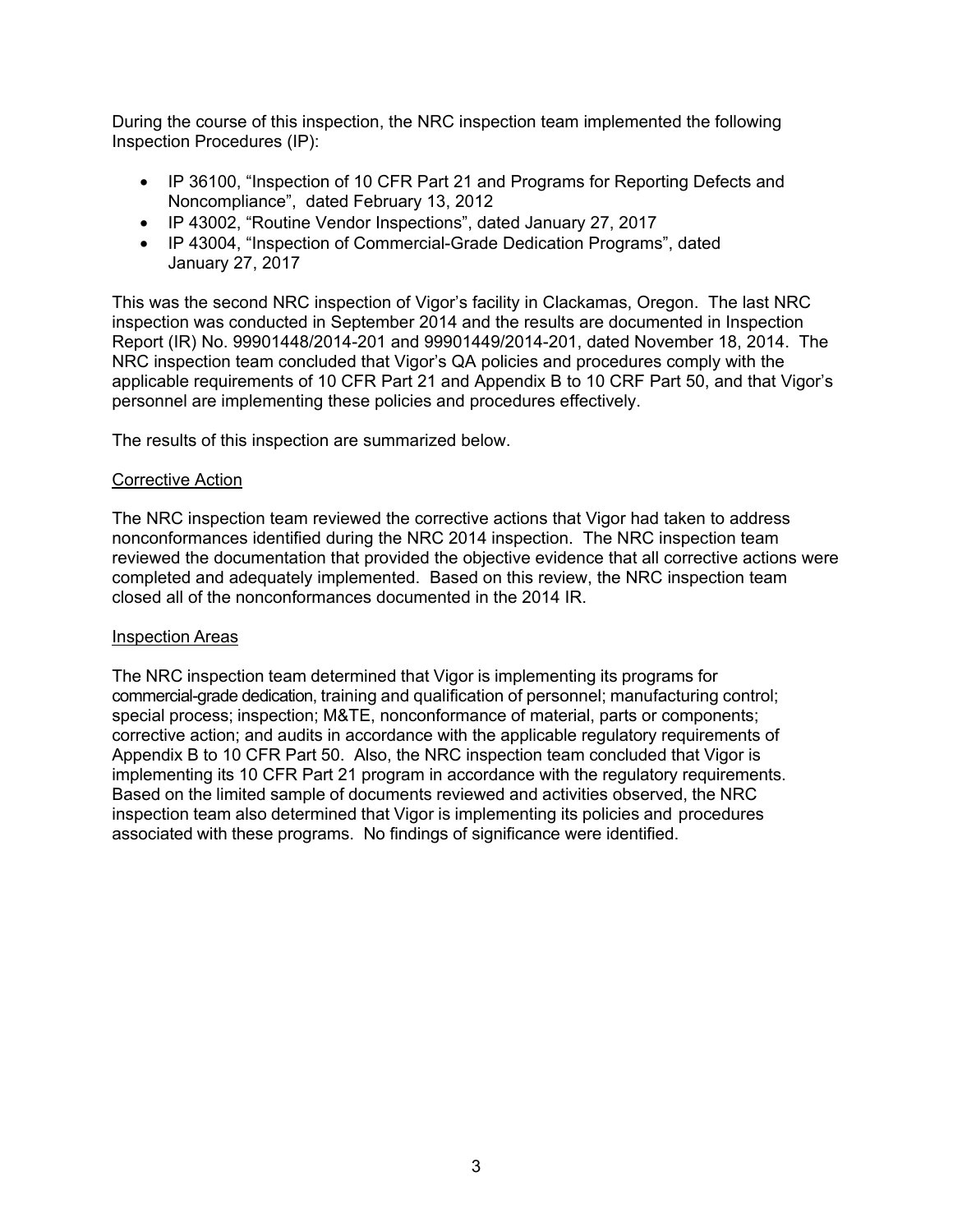## **REPORT DETAILS**

### 1. 10 CFR Part 21 Program

#### a. Inspection Scope

The NRC inspection team reviewed Vigor's policies and implementing procedures that govern Vigor's 10 CFR Part 21, "Reporting of Defects and Noncompliance," program to verify compliance with the regulatory requirements. In addition, the NRC inspection team evaluated the 10 CFR Part 21 postings and a sample of Vigor's purchase orders (PO) for compliance with the requirements of 10 CFR 21.21, "Notification of Failure to Comply or Existence of a Defect and its Evaluation," and 10 CFR 21.31, "Procurement Documents." The NRC inspection team also verified that Vigor's nonconformance and corrective action procedures provide a link to the 10 CFR Part 21 program. The attachment to this inspection report lists the documents reviewed by the NRC inspection team.

### b. Observations and Findings

No findings of significance were identified.

### c. Conclusion

The NRC inspection team concluded that Vigor is implementing its 10 CFR Part 21 program in accordance with the regulatory requirements of 10 CFR Part 21. Based on the limited sample of documents reviewed, the NRC inspection team also determined that Vigor is implementing its policies and procedures associated with the 10 CFR Part 21 program. No findings of significance were identified.

## 2. Commercial-Grade Dedication

#### a. Inspection Scope

The NRC inspection team reviewed Vigor's policies and implementing procedures that govern the commercial-grade dedication (CGD) program to verify their compliance with the regulatory requirements of Criterion III, "Design Control," of Appendix B to 10 CFR Part 50.

The NRC inspection team selected a sample of items and services that were dedicated by Vigor for use in safety-related applications to verify compliance with the applicable technical and regulatory requirements. Specifically, the NRC inspection team evaluated Vigor's technical evaluations and verified that the evaluations appropriately identified the critical characteristics and verified the technical attributes necessary to provide reasonable assurance that the components being dedicated would perform their intended safety function. The NRC inspection team also evaluated the criteria for the selection of critical characteristics, the basis for the selection of the sampling plan, and the selection and implementation of verification methods to verify effective implementation of Vigor's CGD process.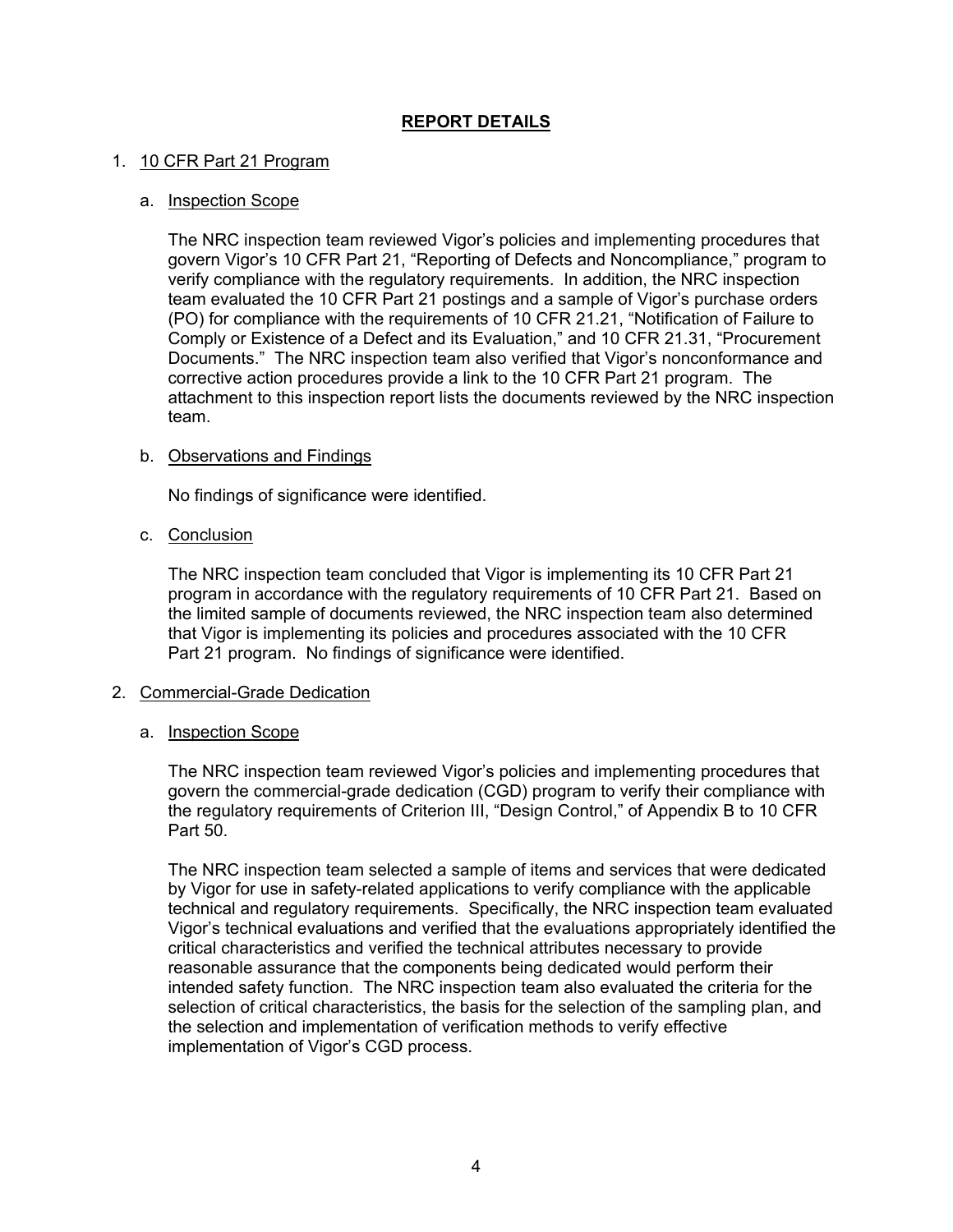The NRC inspection team also discussed the CGD program with Vigor's management and technical staff. The attachment to this inspection report lists the documents reviewed and personnel interviewed by the NRC inspection team.

#### b. Observations and Findings

No findings of significance were identified.

## c. Conclusion

The NRC inspection team concluded that Vigor is implementing its CGD program in accordance with the regulatory requirements of Criterion III of Appendix B to 10 CFR Part 50. Based on the limited sample of documents reviewed, the NRC inspection team also determined that Vigor is implementing its policies and procedures associated with the CGD program. No findings of significance were identified

### 3. Material Traceability

### a. Inspection Scope

The NRC inspection team reviewed Vigor's policies and implementing procedures that govern material traceability to verify compliance with the regulatory requirements of Criterion VIII, "Identification and Control of Material, Parts, and Components," of Appendix B to 10 CFR Part 50.

The NRC inspection team observed that all materials were marked with unique lot number traceable to procurement records. This lot number is unique and assigned once the receipt inspection is completed. For a sample of the CB20 submodules, the NRC inspection team observed that identification markings were: (1) traceable to design and shop drawings, (2) carried and remained legible through the manufacturing process, and (3) applied using materials and methods that provided a clear and legible identification that did not adversely affect the function or service life of the modules. Also, the NRC inspection team verified the controls that Vigor have in place for traceability and storage of material between the multiple storage locations. As part of those controls Vigor uses Fab-Trol-MRP, an internal computer database system, to track material locations per project. This system is also used to track the location of materials between the two Vigor facilities.

The NRC inspection team discussed the material traceability program with Vigor's management and technical staff. The attachment to this inspection report lists the documents reviewed by the NRC inspection team.

## b. Observations and Findings

No findings of significance were identified.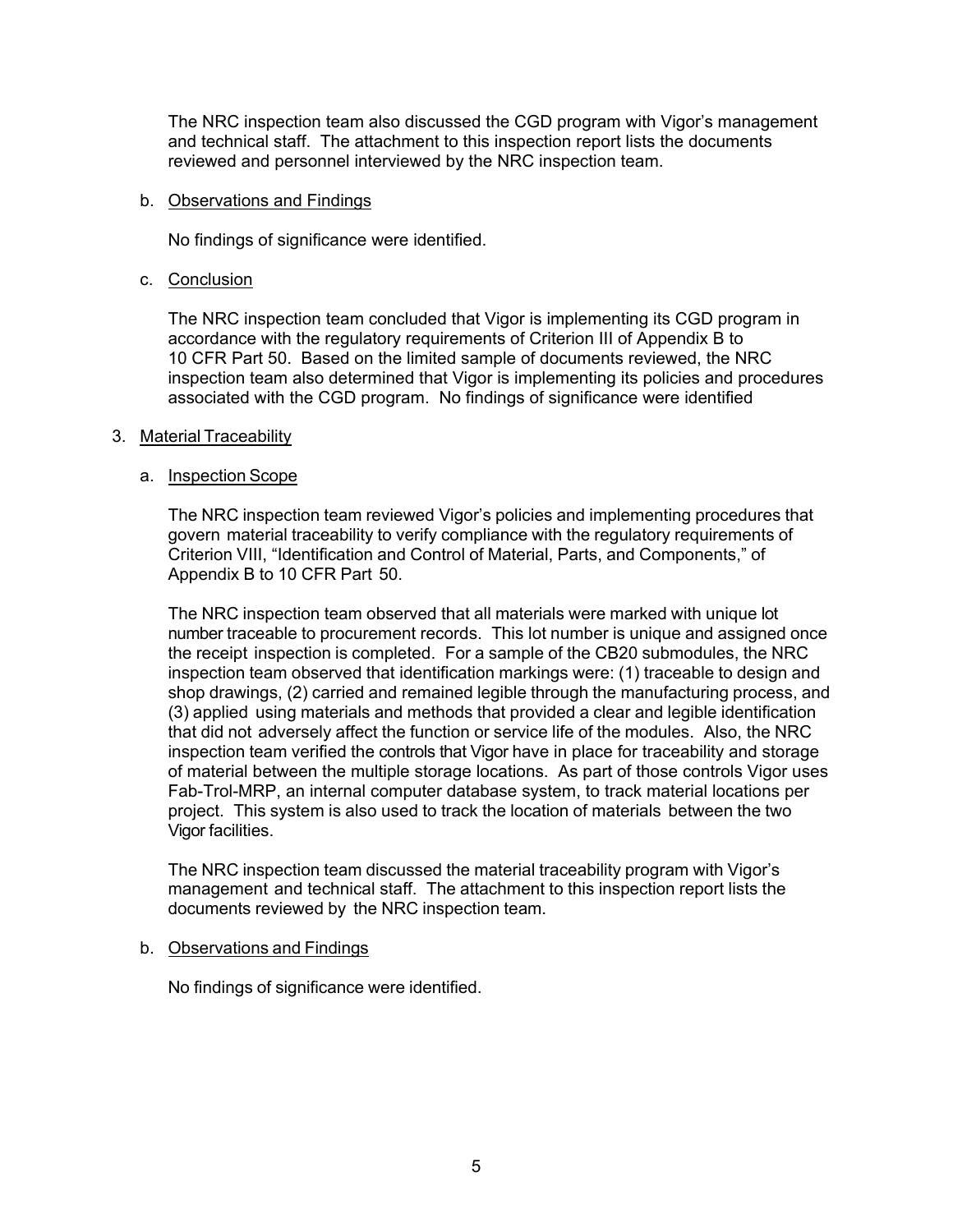## c. Conclusions

The NRC inspection team determined that Vigor is implementing its material traceability program in accordance with the regulatory requirements of Criterion VIII of Appendix B to 10 CFR Part 50. Based on the limited sample of documents reviewed, the NRC inspection team also determined that Vigor is implementing its policies and procedures associated with the material traceability program. No findings of significance were identified.

## 3. Manufacturing Control/Special Process

### a. Inspection Scope

The NRC inspection team reviewed Vigor's policies and implementing procedures that govern the control of special processes to verify compliance with the regulatory requirements Criterion IX, "Control of Special Processes," of Appendix B to 10 CFR Part 50, American Welding Society (AWS) D1.1 Structural Welding Code – Steel, 2000 Edition and AWS D1.6, Structural Welding Code – Stainless Steel, 1999 Edition, the American Society for Nondestructive Testing (ASNT) SNT-TC-1A, "Standard Practice for Personnel Qualification and Certification in Nondestructive Testing," 1996 Edition, and the American Society of Mechanical Engineer Boiler and Pressure Vessel Code, Code Section IX, "Qualification Standard for Welding, Brazing, and Fusing Procedures; Welders; Brazers; and Welding, Brazing, and Fusing Operators," 2017 Edition.

The NRC inspection team reviewed a sample of welding and nondestructive examination (NDE) documents associated with the fabrication and inspection of the CB20 submodules. The NRC inspection team verified that the applicable welding data; such as weld material identification number, welding procedure specifications (WPS), inspection procedures, and the final inspection results were properly recorded on weld travelers.

The NRC inspection team witnessed semi-automatic Flux Cored Arc Welding (FCAW) on submodules 11, 15, and 17 for CB20 module, and machine stud welding for submodule CB20\_0100 Type 1. The NRC inspection team verified that WPS used for these submodules were qualified in accordance with the requirements of AWS D1.1 and the applicable Vigor procedures. The NRC inspection team also reviewed an additional sample of WPSs and procedure qualification records (PQR) to verify that the documents were in accordance with the requirements of ASME Section IX, and the applicable Vigor procedures.

The NRC inspection team observed Vigor's weld filler wire control storage and issuance areas to ensure that the weld filler metal was adequately controlled at all times until its consumption, and reviewed records associated with the storage, issuance, and return of weld filler wires. Also, the NRC inspection team verified that the weld filler metal was kept in sealed containers and the environmental condition of the storage facility were controlled and monitored daily using calibrated instrument in accordance with the requirements of AWS D1.1 and ASME Section IX.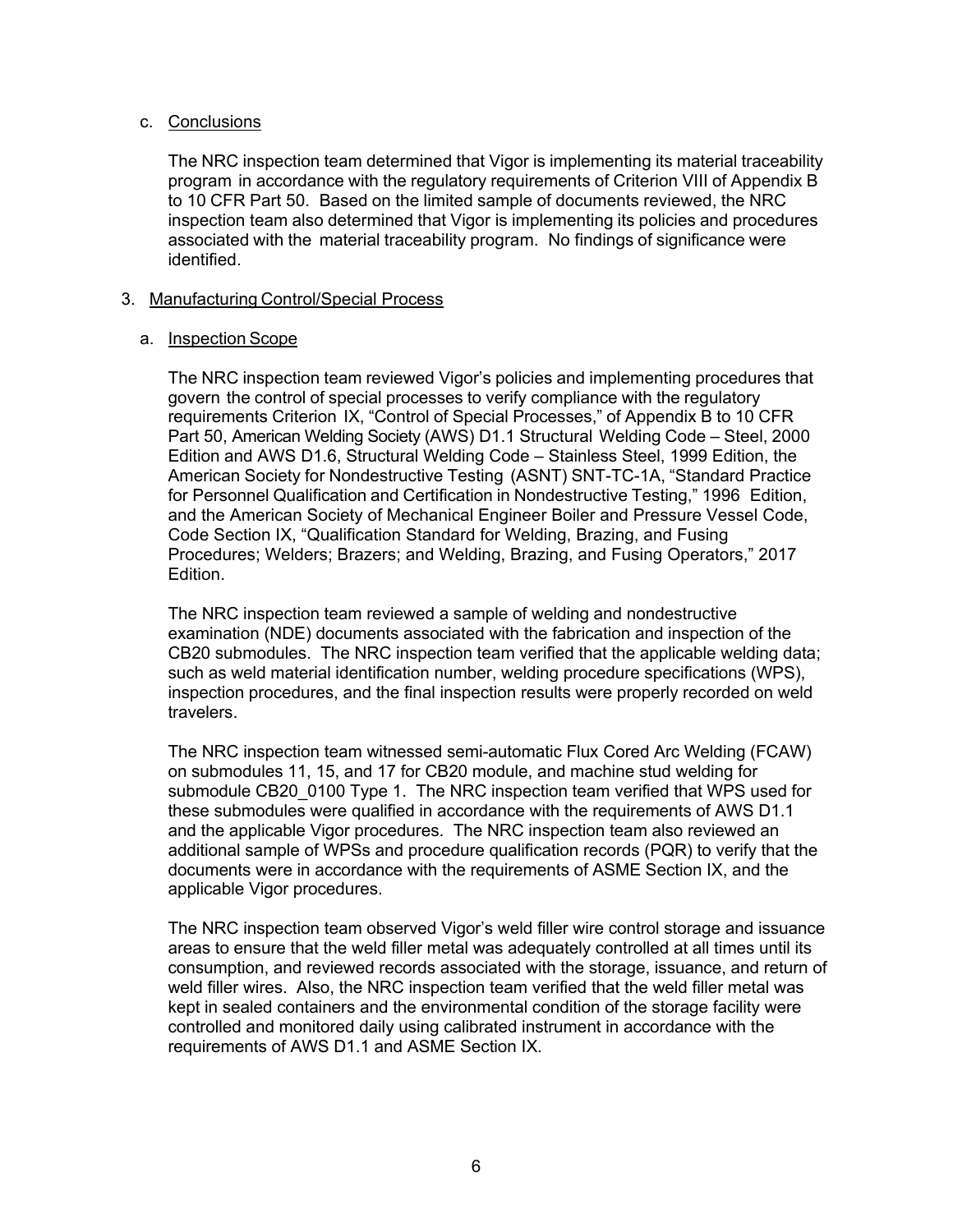The NRC inspection team witnessed in-process visual testing (VT), and magnetic particle (MT) inspection of robotic fillet welds on submodule Shielding Building Roof Area 8 Module CB20. The NRC inspection team also observed VT of the fillet welds on Full Bridge Type 03/04 to Type 01/02 on submodule CB20-55B for Vogtle Unit 3 (SV3), and stud welds on submodule SV3 Flat Bottom Ring Module 0300, Vigor Piece Mark 0300A-05, submodule serial number CB30-040. Further, the NRC inspection team observed liquid penetrant examination (PT) of non-safety-related splicing angle sub module CB20 after repair on nonconformance report No. 6003-17-NCR-01. No safety-related PT was available to inspect. The NRC inspection team selected this non-safety related PT because the PT inspection process was implemented by Vigor using the same inspection techniques and processes used during Vigor's PT inspection of safety-related modules.

During VT, PT, and MT, the NRC inspection team witnessed and verified that the NDE Level II performed the examinations in accordance with the Vigor procedures and appropriate acceptance criteria using calibrated instruments. The NRC inspection team also reviewed qualification records for a sample of three Level II non-destructive inspectors and Vigor's third-party Level III non-destructive examiner and confirmed that they were qualified in accordance with the requirements in ASNT SNT-TC-1A.

The NRC inspection team discussed the special processes program with Vigor's management and technical staff. The attachment to this inspection report lists the documents reviewed by the NRC inspection team.

#### b. Observations and Findings

No findings of significance were identified.

c. Conclusion

The NRC inspection team determined that Vigor is implementing its program to control the use of special processes in accordance with the regulatory requirements of Criterion IX of Appendix B to 10 CFR Part 50. Based on the limited sample of documents reviewed, the NRC inspection team also determined that Vigor is implementing its policies and procedures associated with the control of special processes program. No findings of significance were identified.

#### 4. Inspection

#### a. Inspection Scope

The NRC inspection team reviewed Vigor's policies and implementing procedures that govern the inspection program to verify compliance with the regulatory requirements of Criterion X, "Inspection," of Appendix B to 10 CFR Part 50.

For a sample of inspection documents, the NRC inspection team verified that these documents included the appropriate information as required by Vigor's procedures such as the inspection date, type of observation, results of examinations and tests, the initials of the quality control (QC) inspector, and mandatory hold points were indicated and work did not proceed without appropriate approval.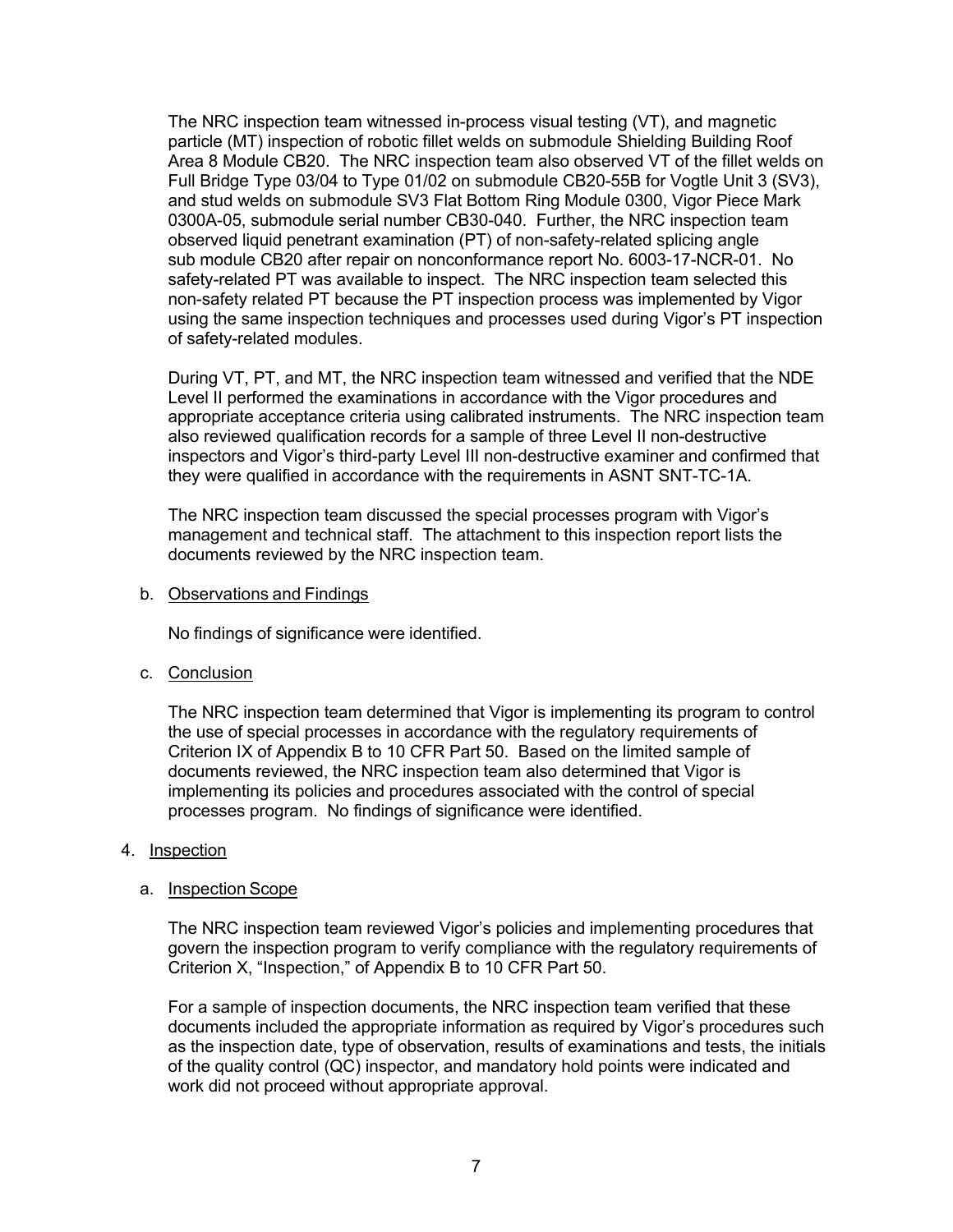The NRC inspection team verified that Vigor had a process in place to initiate a nonconformance report when a counterfeit, fraudulent, and suspect item (CFSI) was suspected. The NRC inspection team interviewed QC inspectors to assess their understanding of controlling and documenting when CFSI is suspected. The NRC inspection team noted that the QC inspectors were knowledgeable on the use of documents to verify, document, and report CFSI.

The NRC inspection team evaluated Vigor's receipt inspection area to determine if Vigor had adequate material control. The NRC inspection team observed that accepted materials were adequately identified, and that rejected materials segregated in a nonconformance hold area were properly marked with hold tags.

The NRC inspection team discussed the inspection program with Vigor's management and technical staff. The attachment to this inspection report lists the documents reviewed by the NRC inspection team.

#### b. Observations and Findings

No findings of significance were identified.

### c. Conclusions

The NRC inspection team determined that Vigor is implementing its inspection program in accordance with the regulatory requirements of Criterion X of Appendix B to 10 CFR Part 50. Based on the limited sample of documents reviewed, the NRC inspection team also determined that Vigor is implementing its policies and procedures associated with the inspection program. No findings of significance were identified.

## 5. Control of Measuring and Test Equipment

#### a. Inspection Scope

The NRC inspection team reviewed Vigor's policies and implementing procedures that govern the Measuring and Test Equipment (M&TE) program to verify compliance with the requirements of Criterion XII, "Control of Measuring and Test Equipment," of Appendix B to 10 CFR Part 50.

The NRC inspection selected a sample of M&TE, and determined that they had the appropriate calibration stickers with the respective calibration service and current calibration dates including the calibration due date. The NRC inspection team also verified that the M&TE had been calibrated, adjusted, and maintained at prescribed intervals. In addition, the calibration records reviewed by the NRC inspection team indicated the "as-found" or "as-left" conditions, accuracy required, calibration results, calibration dates, owner of the calibration services, and the due date for recalibration. The NRC inspection team verified that the selected M&TE was calibrated using standards traceable to known industry standards including those outsourced for calibration. All M&TE equipment was traceable with a unique ID number. The number is traced and can be retrieved using an M&TE log which contains all of the information regarding the calibration of the item.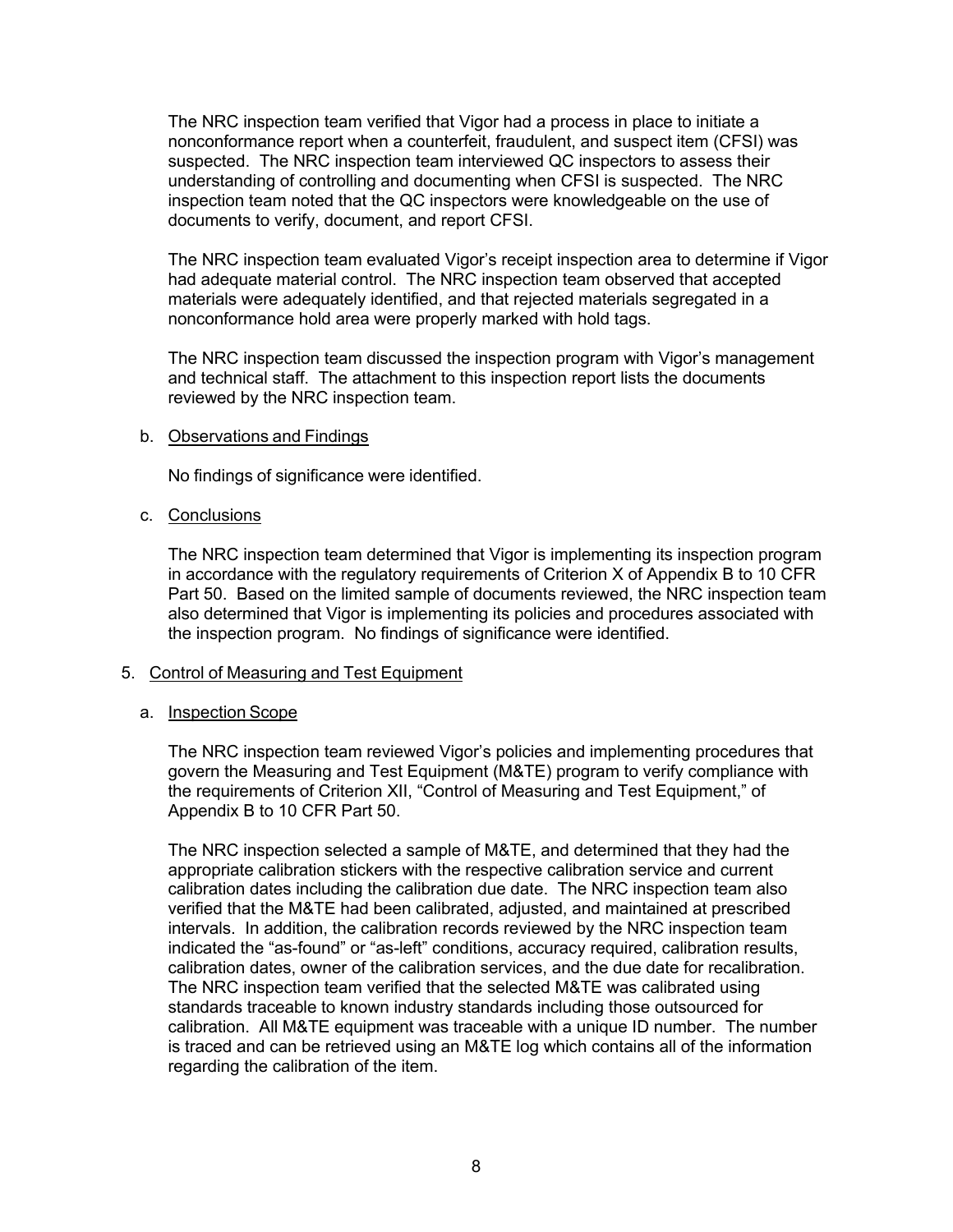The NRC inspection team performed a walk down to ensure that equipment located in the M&TE storage area, the M&TE hold area, and the fabrication shop were labeled, handled, and stored in a manner that indicated the calibration status of the instrument and ensured its traceability to calibration test data.

The NRC inspection team discussed the M&TE program with Vigor's management and technical staff. The attachment to this inspection report lists the documents reviewed by the NRC inspection team.

#### b. Observations and Findings

No findings of significance were identified.

### c. Conclusion

The NRC inspection team determined that Vigor is implementing its M&TE program in accordance with the regulatory requirements of Criterion XII of Appendix B to 10 CFR Part 50. Based on the limited sample of documents reviewed, the NRC inspection team also determined that Vigor is implementing its policies and procedures associated with the control of M&TE. No findings of significance were identified.

### 6. Supplier Oversight and Internal Audits

#### a. Inspection Scope

The NRC inspection team reviewed Vigor's policies and implementing procedures that govern the implementation of its procurement document control, oversight of contracted activities and internal audits programs to verify compliance with the requirements of Criterion VII, "Control of Purchased Material, Equipment, and Services," and Criterion XVIII, "Audits," of Appendix B, to 10 CFR Part 50.

The NRC inspection team reviewed a sample of POs, external and internal audits, and receipt inspection records to evaluate compliance with the applicable regulatory and technical requirements. The NRC inspection team also reviewed the disposition of audit findings to resolve for adequacy and timeliness. The NRC inspection team confirmed that external and internal audit reports contained objective evidence of the review of the relevant QA criteria of Appendix B to 10 CFR Part 50. The NRC inspection team also verified that external and internal audits were performed by qualified auditors. In addition, the NRC inspection team also reviewed a sample of training and qualification records of Vigor's auditors and confirmed that auditing personnel had completed all the required training and had maintained qualification and certification in accordance with Vigor's policies and procedures.

The NRC inspection team also discussed the procurement document control, oversight of contracted activities and internal audits programs with Vigor's management and technical staff. The attachment to this inspection report lists the documents reviewed by the NRC inspection team.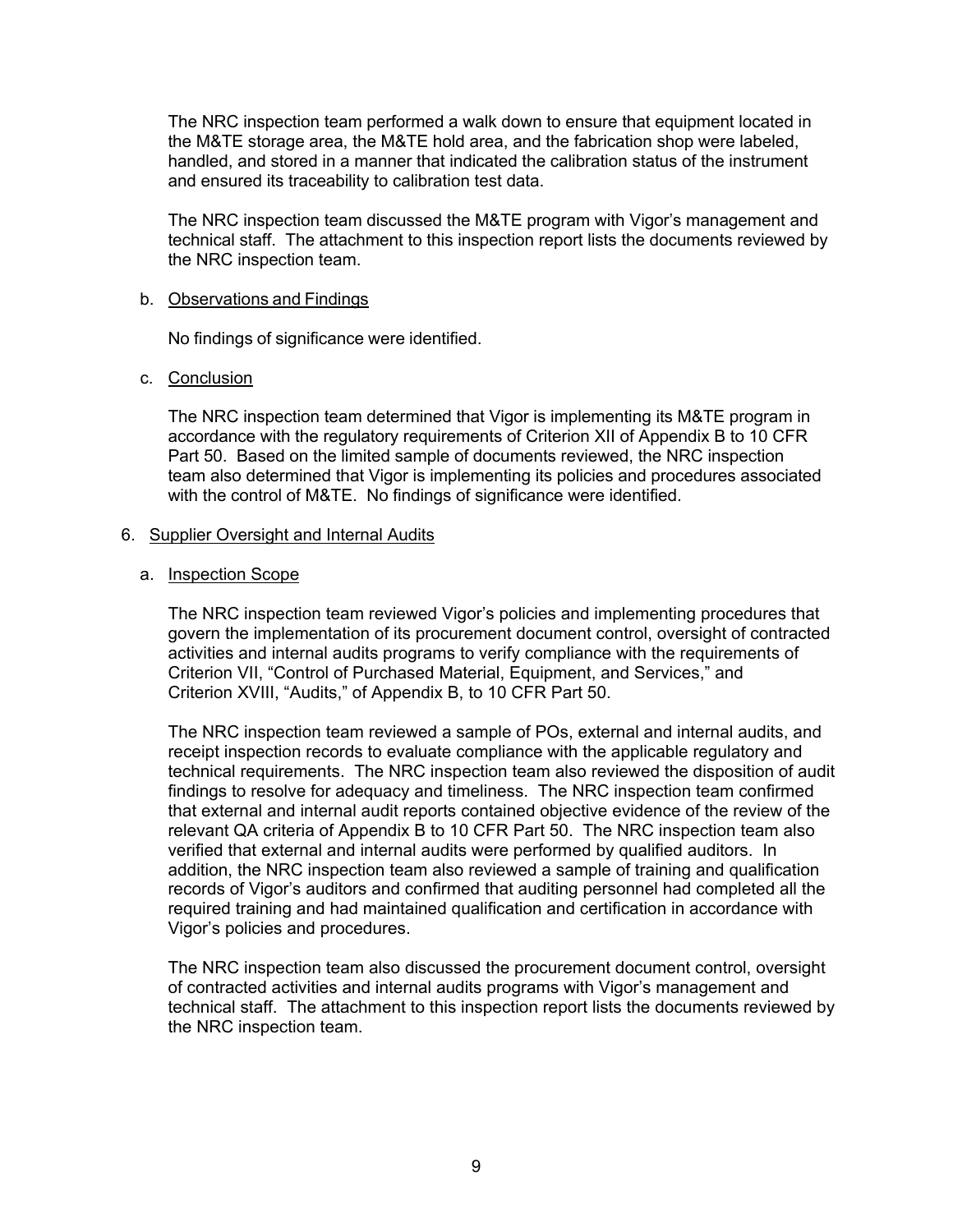#### b. Observations and Findings

No findings of significance were identified.

### c. Conclusion

The NRC inspection team concluded that Vigor is implementing its oversight of contracted activities and internal audits in accordance with the regulatory requirements of Criterion VII, and Criterion XVIII of Appendix B to 10 CFR Part 50. Based on the limited sample of documents reviewed, the NRC inspection team also determined that Vigor is implementing its policies and procedures associated with its oversight of contracted activities and internal audits programs. No findings of significance were identified.

### 7. Nonconforming Materials, Parts, or Components and Corrective Actions

#### a. Inspection Scope

The NRC inspection team reviewed Vigor's policies and implementing procedures that govern the control of nonconformances and corrective action programs to verify compliance with the requirements of Criterion XV, "Nonconforming Materials, Parts and Components," and Criterion XVI, "Corrective Action" of Appendix B to 10 CFR Part 50 respectively.

The NRC inspection team reviewed Vigor's nonconformance report (NCR) log and reviewed a sample of NCRs to ensure that Vigor implemented an adequate program to assess and control of nonconforming items, including appropriate identification, segregation, documentation, evaluation, and disposition. Furthermore, the NRC inspection team performed a walk down of the nonconformance segregation areas to verify that nonconforming materials were properly identified, marked and segregated.

In addition, the NRC inspection team selected a sample of corrective actions reports (CAR) to verify that condition adverse to quality (CAQ) were being promptly identified and corrected. The NRC inspection team observed a corrective and preventive action meeting held by Vigor staff from the Quality, Engineering and Production departments. The purpose of the meeting was to discuss and classify several CAQ identified during the fabrication phase.

The NRC inspection team also reviewed the corrective actions that Vigor had taken to address the previously identified nonconformances identified in NRC Inspection Report (IR) 99901448/2014-201 and 99901449/2014-201.

The NRC inspection team also discussed the nonconformance and corrective actions programs with Vigor's management and technical staff. The attachment to this inspection report list includes the documents reviewed and the personnel interviewed by the NRC inspection team.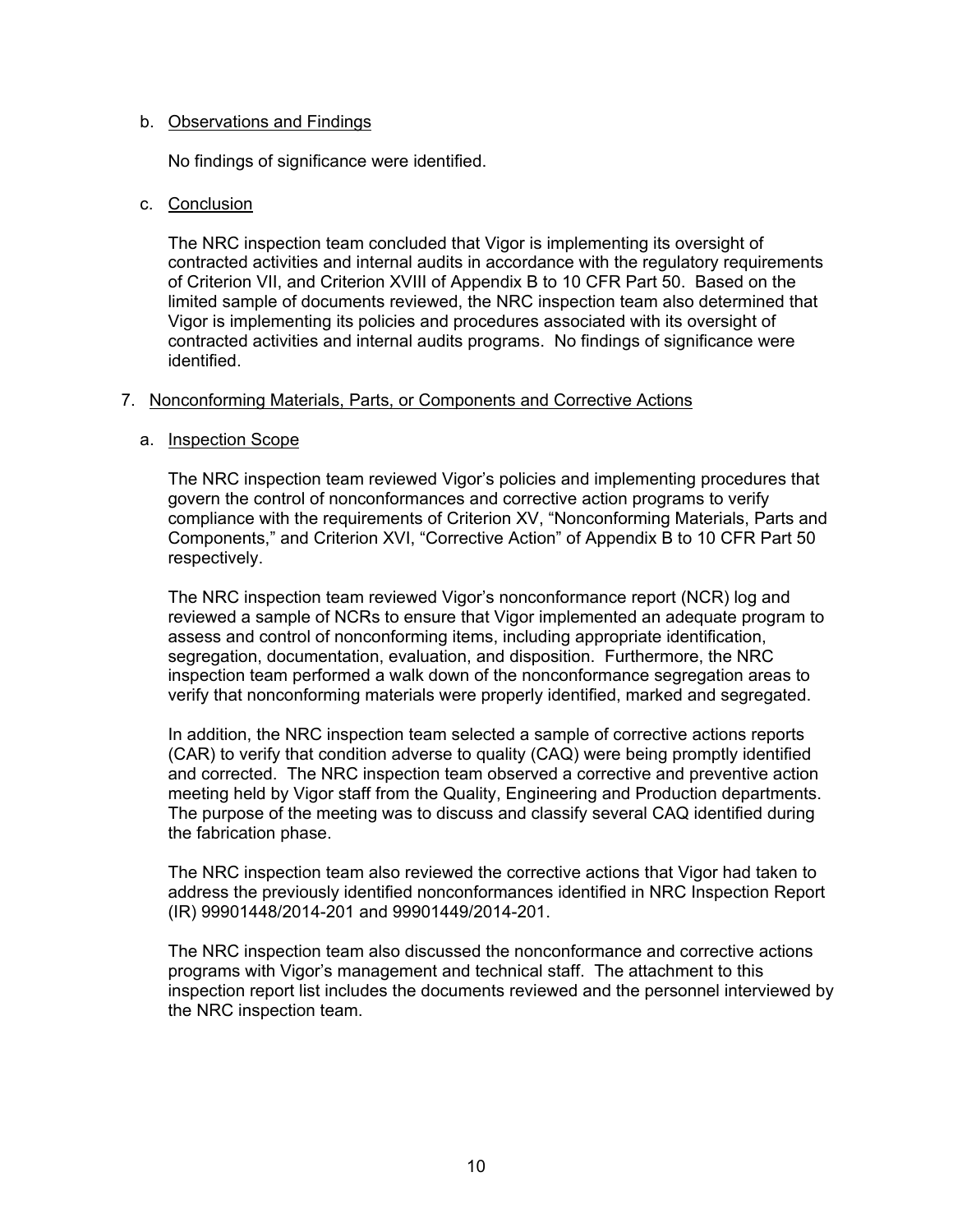#### b. Observations and Findings

#### b.1 Corrective Action Associated with Nonconformances 99901448/2014-201-01 and 99901449/2014-01

Nonconformance 99901448/2014-201-01 and 99901449/2014-01 was issued for Vigor's failure to ensure that CAQ, such as deficiencies and nonconformances were promptly documented and corrected. In addition, Vigor's did not always document the current status, plan of action, or commitments for work progress to correct problems and prevent recurrence. Specifically, (1) Vigor's corrective actions (NPD-CAR-14-34) failed to identify for the evaluation scope of supply and method of verification to establish Cal-Cert (third party vendor) as an appropriate provider of weight measurement services to verify the density of rebar installed in CA20 module, (2) Corrective Action (NPD-CAR-13-31) did not identify any proposed corrective actions to address the temporary storage of M&TE and that no objective evidence was found to demonstrate the actions taken to correct this issue, and finally, Vigor's CAR (NPD-CAR-14-33) did not identify any proposed corrective actions to address the inadequate procurement of commercial-grade calibration services used for a light meter and that no objective evidence was found to demonstrate the actions taken by Vigor to correct this issue.

In its response to the NRC dated December 17, 2014, Vigor stated several actions to correct Nonconformance 99901448/2014-201-01 and 99901449/2014-01 were being taken. For example, new instructions were developed for root cause analysis (RCA), Nonconformance Report (NCR) control, and Corrective Actions. Training classes for NCR Instruction, Corrective Action Instruction and RCA Instruction were offered to all employees. A complete re-write of the Corrective Actions Form was established which includes specific sections for documenting immediate corrective actions, extent of conditions, extent of cause, and requirements for objective evidence. Vigor's Corrective Action Manager and all RCA personnel completed TapRoot training, which is the program implemented for corrective action. Logs of all of those training classes were presented as objective evidence to demonstrate that the staff completed the training.

The NRC inspection team reviewed CARs; NPD-CAR-14-086, NPD-CAR-14-098, NPD-CAR-14-099, NPD-CAR-14-034, NPD-CAR-14-041, NPD-CAR-14-086; that Vigor initiated to address Nonconformance 99901448/2014-201-01 and 99901449/2014-01. The NRC inspection team reviewed the documentation that provided objective evidence for the completion of the proposed corrective actions. Specifically, the NRC inspection team verified that all materials calibrated with Cal-Cert have been retested and no issues were identified. In addition, the NRC inspection team reviewed the extent of condition performed for M&TE, the evaluation performed to validate that all unsatisfactory conditions were addressed, and that the objective evidence were submitted to the customer for review and acceptance. Finally, the NRC inspection team verified that all light meters were calibrated using an accredited laboratory and objective evidence of the extent of condition performed by Vigor. No issues with were identified with the utilization of affected light meters. Based on its review, the NRC inspection team closed Nonconformance 99901448/2014-201-01 and 99901449/2014-01.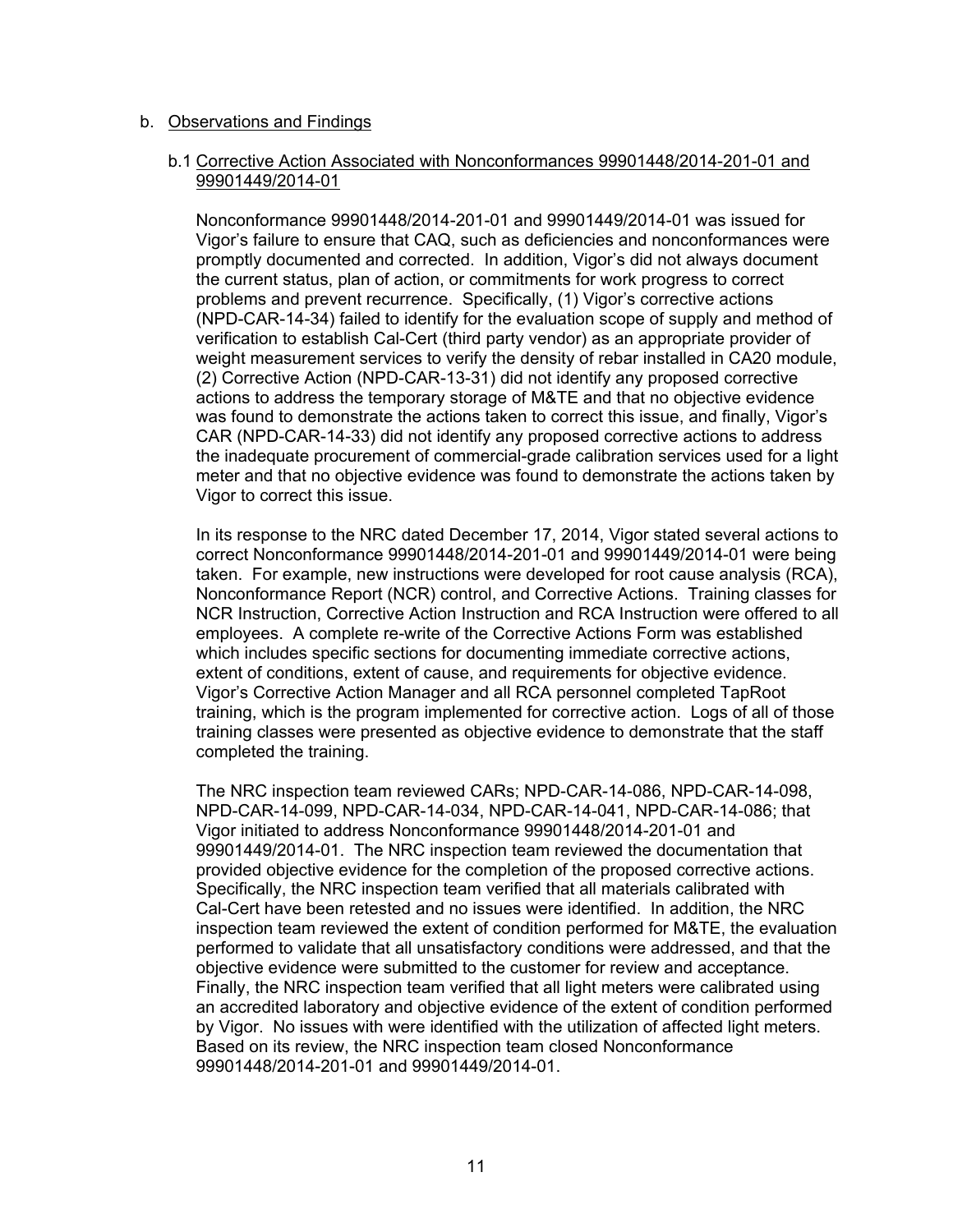#### b.2 Corrective Action Associated with Nonconformances 99901448/2014-201-02 and 99901449/2014-201-02

The NRC also issued Nonconformances 99901448/2014-201-02 and 99901449/2014-201-02 for: (1) Vigor's failure as a dedication entity to perform a technical evaluation to justify that the selection of critical characteristics for dedication of various components such as plates, rebar, weld wires, and metallurgical testing services used as basic components installed in CA20 module assemblies; (2) Vigor's failure to perform a technical evaluation to identify additional technical requirement such as tolerances, accuracies, ranges over which the item is to be calibrated, specific industry standards to be used, etc., to be included in the purchase order of commercial calibration services.; (3) Vigor's failure to perform and document adequate engineering justification to support their determination of the dedicating sampling plan; (4) Finally, Vigor's failure to conduct a commercial-grade survey or source surveillance to verify that American Steel Portland, Industrial Welding Services, Inc., and Professional Service Inc.'s quality programs included the requisite processes for the control of critical characteristics necessary to provide reasonable assurance that commercial-grade materials and services to be used as basic components will perform their intended safety function.

In its response to the NRC, Vigor stated several actions were taken to address Nonconformance 99901448/2014-201-02 and 99901449/2014-02. Specifically, all dedication packages for CA20 components were reviewed for appropriate technical identification of critical characteristics. Procedure QP-2785-07-10 was revised by Vigor to clarify roles and responsibilities with regards to technical evaluations. This revision also clarifies engineering justification required for creating and conducting sampling plans, commercial-grade surveys, and source surveillances. The CGD Plan Form was modified to more clearly identify evaluation of technical requirements and address dedicating services. Vigor provided objective evidence to demonstrate that each dedication package was revised to include the engineering justification of the sampling plan methodology and document the survey, audit or surveillance employed to justify the sampling. Third party reviews of all technical evaluations for the CA20 module project and for Vigor's new dedication plan were performed to assure they were conducted in accordance with Vigor's policies and procedures.

The NRC inspection team reviewed 3 Vigor CARs that addressed the failures issued in Nonconformance 99901448/2014-201-02 and 99901449/2014-02. NPD-CAR-14-046 contain objective evidence that demonstrate the revision of the QP-2785-07-10 procedure, the new CGD Plan Form, and the log of training conducted. The NRC inspection team reviewed the objective evidence of the third party reviews of the technical evaluation for the CA20 module and Vigor's new dedication plan that were conducting to support the corrective action documented in CARs NPD-CAR-14-083 and NPD-CAR-14-101 respectively. The NRC inspection team reviewed the documentation that provided the objective evidence for the completion of the corrective actions and confirmed that all corrective actions were completed and adequately implemented as stated in the response. Based on its review, the NRC inspection team closed Nonconformance 99901448/2014-201-02 and 99901449/2014-02.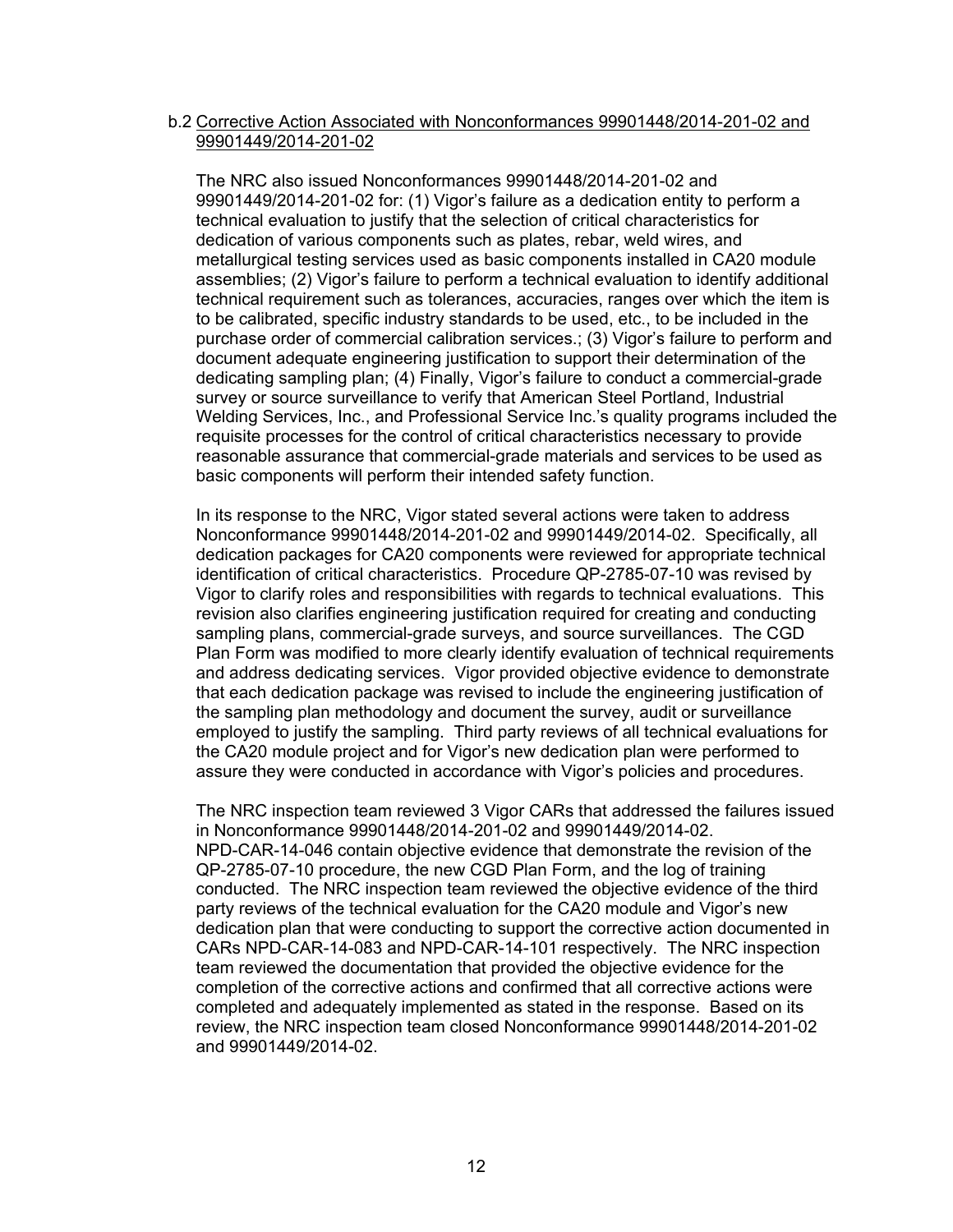### b.3 Corrective Action Associated with Nonconformances 99901448/2014-201-03 and 99901449/2014-201-03

Nonconformances 99901448/2014-201-03 and 99901449/2014-201-03 was issued for Vigor's failure to demonstrate objective evidence in the evaluation of usage, extent of condition, or dispositioning the item identified as nonconforming, of nonconformance reports issued during the recalibration of the "as found" condition of four calibrated tools that has been identified as being outside of their specified tolerances. In addition, Vigor's could not retrieve the associated nonconformance reports (NPD-NCR-14-032, NPD-NCR-14-033, and NPD-NCR-14-236) when the NRC inspectors requested them for review.

In its response to the NRC, Vigor presented the corrective actions taken to address Nonconformance 99901448/2014-201-03 and 99901449/2014-03. Vigor developed and implemented new instructions to report NCRs and the appropriate staff was trained on the new instructions. An extent of condition was performed to address the M&TE used on the CA20 module and procedure QI-NPD-15-01 was revised to clarify the roles and responsibilities with regard to technical evaluations. Finally, a review of all NCRs resulting in a "use as is" or "repair" was performed to validate their disposition.

The NRC inspection team reviewed the CARs that Vigor initiated to address the findings in Nonconformance 99901448/2014-201-03 and 99901449/2014-03. NPD-CAR-14-100 provided the objective evidence that demonstrate the revision of the new instructions for the NCRs and the log of the training conducted to the employees. Procedure QI-NPD-15-01 was revised to include provisions for addressing issues identified in the nonconformance. The NRC inspection team reviewed the documentation in NPD-CAR-14-84 for the extent condition conducted to address the M&TE and determined that review conducted by Vigor was adequate. Finally, objective evidence were presented that confirmed that all NCRs were evaluated for completeness of documentation, proper storage and retrieval. Based on its review, the NRC inspection team closed Nonconformance 99901448/2014-201-03 and 99901449/2014-03.

## c. Conclusion

The NRC inspection team concluded that Vigor is implementing its nonconforming materials, parts, or components, and corrective action programs in accordance with the regulatory requirements of Criterion XV and Criterion XVI of Appendix B to 10 CFR Part 50. Based on the limited sample of documents reviewed, the NRC inspection team also determined that Vigor is implementing its policies and procedures associated with the control of nonconforming materials, parts, or components and corrective action. No finding of significance were identified.

In addition, the NRC inspection team concluded that the corrective actions taken by Vigor to address the issues identified in NCR IR 99901448/2014-201 and 99901449/2014-201, were properly implemented. The NRC inspection team closed Nonconformances 99901448/2014-201-01 and 99901449/2014-201-01, 99901448/2014-201-02 and 99901449/2014-201-02, 99901448/2014-201-03 and 99901449/2014-201-03.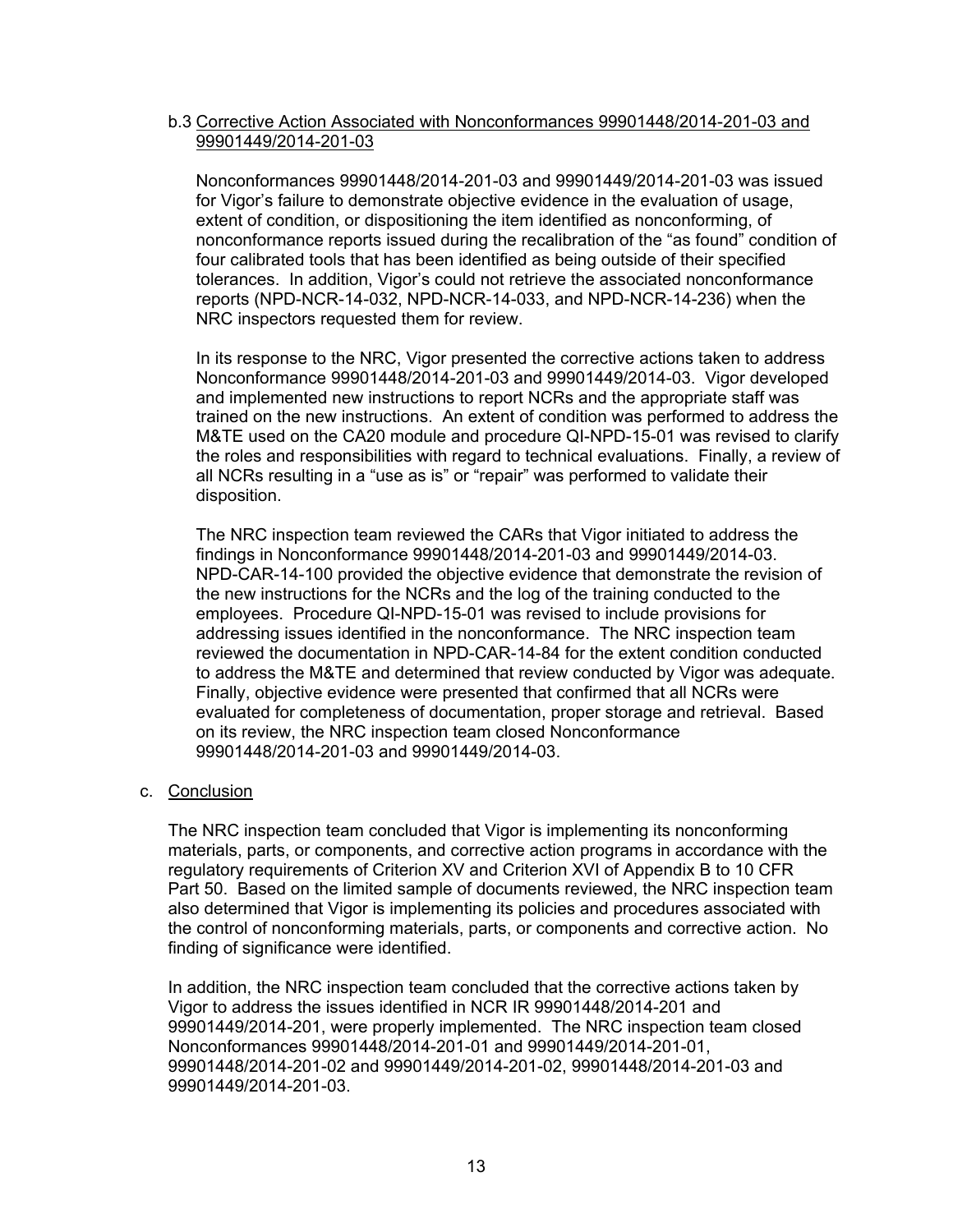### 8. Entrance and Exit Meetings

On July 17, 2017, the NRC inspection team discussed the scope of the inspection with Mr. Samuel B. Mummert, Quality Assurance Manager, and other members of the Vigor management and staff. On July 21, 2017, the NRC inspection team presented the inspection results and observations during an exit meeting to Ms. Nicole Coons, Nuclear Division Manager, Mr. Mummert and other members of Vigor management and technical staff. The attachment to this report lists the attendees at the entrance and exit meetings, as well as those individuals whom the NRC inspection team interviewed.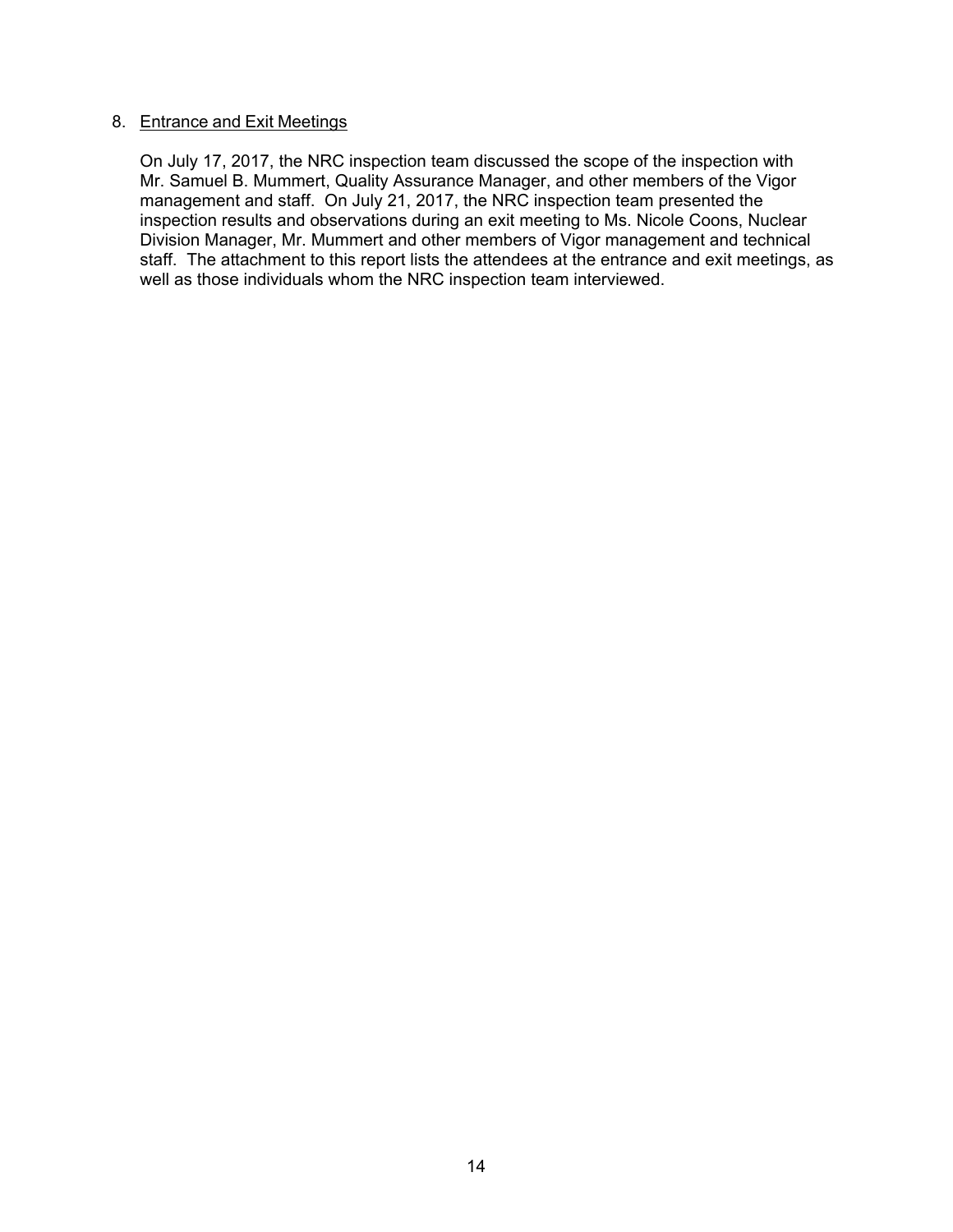# **ATTACHMENT**

# 1. ENTRANCE/EXIT MEETING ATTENDEES

| <b>Name</b>                | <b>Title</b>                                    | <b>Affiliation</b> | <b>Entrance</b> | <b>Exit</b> | Interviewed  |
|----------------------------|-------------------------------------------------|--------------------|-----------------|-------------|--------------|
| Jonathan<br>Ortega-Luciano | Inspector, Team<br>Leader                       | <b>NRC</b>         | X               | X           |              |
| Jermaine Heath             | Inspector                                       | <b>NRC</b>         | X               | X           |              |
| Raju Patel                 | Inspector                                       | <b>NRC</b>         | X               | X           |              |
| Ramón L. Gascot            | Inspector                                       | <b>NRC</b>         | X               | X           |              |
| Kerri Kavanagh             | Chief                                           |                    |                 | X           |              |
| Sam Mummert                | <b>Quality Assurance</b><br>Manager             | Vigor              | X               | X           | X            |
| <b>Nate Lindell</b>        | Director of Quality                             | Vigor              | X               | X           |              |
| Powell McLean              | Project Manager                                 | Westinghou<br>se   | X               |             |              |
| <b>Gil Pearson</b>         | <b>Corrective Action</b><br>Vigor<br>Specialist |                    | X               | X           |              |
| Shelly Casson              | <b>Quality Records</b><br>System Manager        | Vigor              | X               |             |              |
| <b>Chris Palmer</b>        | <b>Director of Operations</b>                   | Vigor              | X               |             |              |
| Roger S. Young             | Inspector                                       | SCE&G              | X               |             |              |
| Nathan Dimmock             | <b>Corrective Action</b><br>Specialist          | Vigor              | X               | X           | $\mathsf{X}$ |
| Cody Zuercher              | <b>Quality Control</b><br>Manager               | Vigor              | X               | X           |              |
| Warren Washburn            | Program Manager                                 |                    | X               | X           |              |
| Jennie Cushman             | <b>QAE Supervisor</b>                           |                    | X               | X           | X            |
| <b>Nicole Coons</b>        | <b>Nuclear Division</b><br>Manager              | Vigor              |                 | X           |              |
| <b>Alex Berlin</b>         | <b>Project Manager</b>                          | Vigor              |                 | X           |              |
| Jenifer Kluhe              | <b>M&amp;TE Custodian</b>                       | Vigor              |                 |             | X            |
| <b>Isaiah Crittendon</b>   | Robotic Supervisor                              | Vigor              |                 |             | X            |
| Dan Teas                   | <b>Quality Control</b><br>Inspector             | Vigor              |                 |             | X            |
| Kathy O'Donnell            | Level II Q.C. Inspector                         | CB&I               |                 |             | X            |
| James Ford                 | Level II Q.C. Inspector                         | Vigor              |                 |             | X.           |
| Shawn Ward                 | <b>Fabricator Welder</b>                        | Vigor              |                 |             | X            |
| Tim Ward                   | Foreman                                         | Vigor              |                 |             | X.           |
| James Neigel               | Maintenance Manager                             | Vigor              |                 |             | X.           |
| Jeff Burgess               | Maintenance Manager                             | Vigor              |                 |             | X            |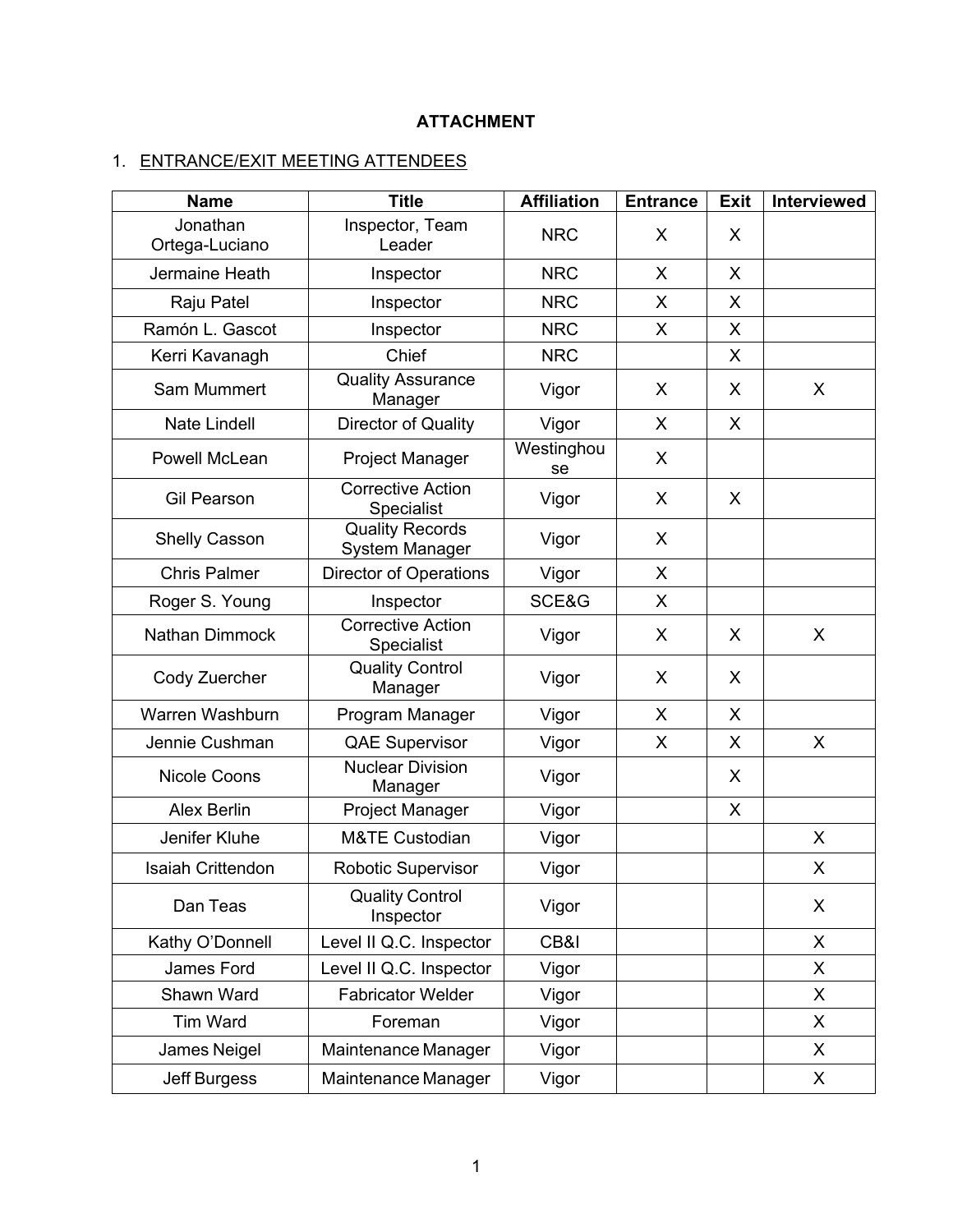| Oded Mamman*        | <b>Robotic Engineering</b><br>Integrator    | Vigor                      |  |
|---------------------|---------------------------------------------|----------------------------|--|
| Dan Walsh           | Robotic Program<br>Manager                  | Vigor                      |  |
| Graeson Brown       | Robotic Lead                                | Vigor                      |  |
| <b>Josh Sturges</b> | Swing Robotic Lead                          | Vigor                      |  |
| Dave Johnson        | Nondestructive<br><b>Examiner Level III</b> | <b>NDE</b><br>Professional |  |

\*Teleconference call

## 2. INSPECTION PROCEDURES USED

- Inspection Procedure (IP) 36100, "Inspection of 10 CFR Part 21 and Programs for Reporting Defects and Noncompliance," dated February 13, 2012.
- IP 43002, "Routine Inspections of Nuclear Vendors," dated January 27, 2017
- IP 43004, "Inspection of Commercial-Grade Dedication Programs," dated January 27, 2017

| <b>Item Number</b>   | <b>Status</b> | Type       | <b>Description</b>                           | <b>Applicable ITAAC</b> |
|----------------------|---------------|------------|----------------------------------------------|-------------------------|
| 99901448/2014-201-01 | Closed        | <b>NON</b> | Criterion XVI                                | N/A                     |
| 99901449/2014-201-01 | Closed        | <b>NON</b> | <b>Criterion XVI</b>                         | N/A                     |
| 99901448/2014-201-02 | Closed        | <b>NON</b> | Criterion III                                |                         |
| <b>Criterion VII</b> | N/A           |            |                                              |                         |
| 99901449/2014-201-02 | Closed        | <b>NON</b> | <b>Criterion III</b><br><b>Criterion VII</b> | N/A                     |
| 99901448/2014-201-03 | Closed        | <b>NON</b> | <b>Criterion XV</b><br><b>Criterion XVII</b> | N/A                     |

## 3. LIST OF ITEMS OPENED, CLOSED AND DISCUSSED

## 4. DOCUMENTS REVIEWED

#### Policies and Procedures

- Vigor Quality Manual (QM), "ASME NQA-1 10 CFR 50, Appendix B," Revision 0 dated June 30, 2017
- NDP-GDC-2786-005, "Commercial Grade Dedication Plan A276 Material," Revision 1 dated March 26, 2014
- NPD-CGD-2786-007, "Commercial Grade Dedication Form Arcelor Mittal Steel," Revision 4 dated April 4, 2014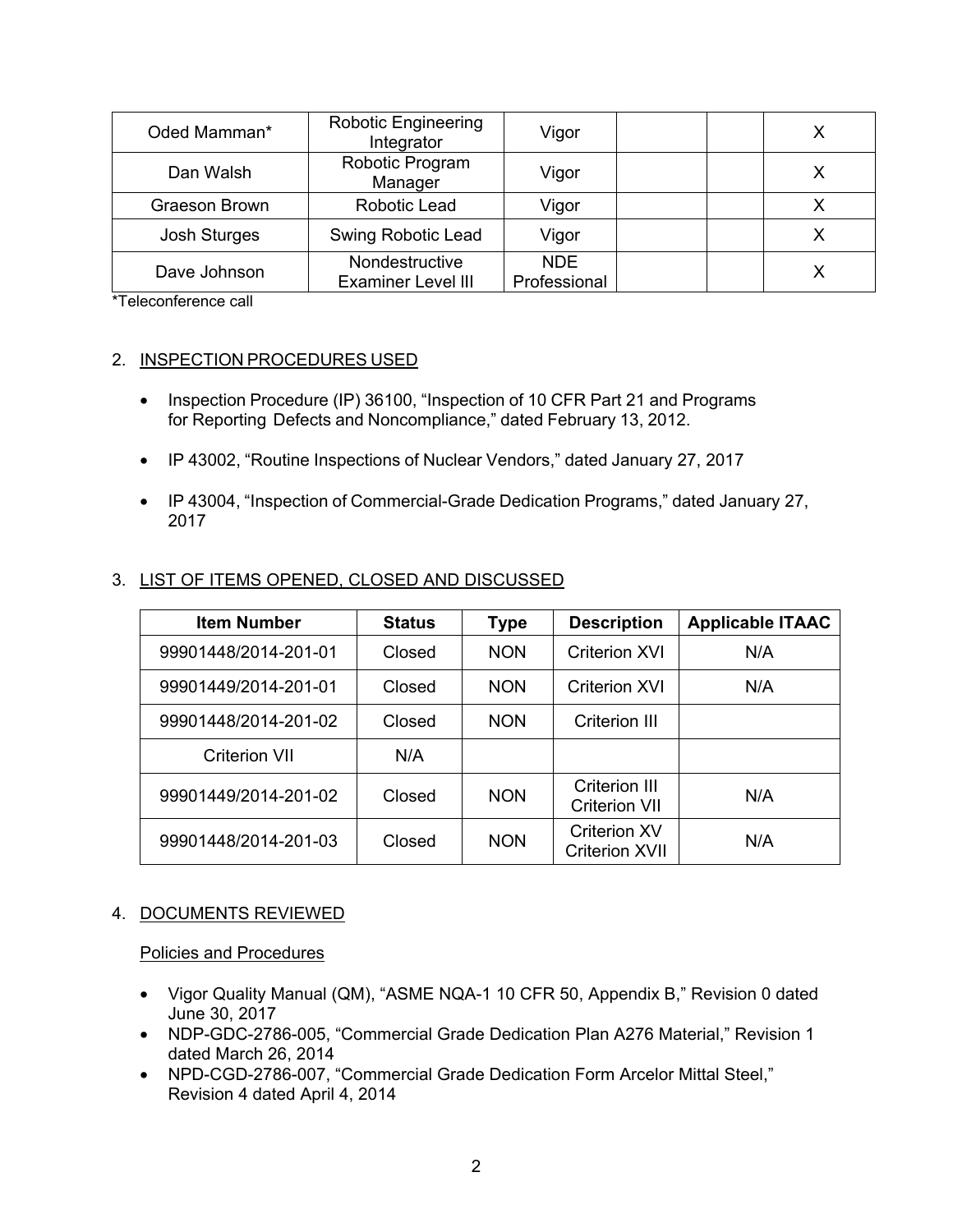- NPD-CGD-2786-028, "Commercial Grade Dedication Plan Calibration," Revision 1 dated March 25, 2014
- NPD-CGD-2786-029, "Concrete Reinforcement Bar Mechanical Splice Testing," Revision 2 dated April 7, 2014
- NPD-CGD-2786-061, "Commercial Grade Dedication Plan Machining and Milling Services," Revision 1 dated September 17, 2015
- NPD-CGD-VWN-001, "Commercial Grade Dedication Plan Calibration," Revision 1 dated July 28, 2016
- QI-NPD-15-01, "Nonconformance Control", dated October 29,2014
- QM Section 10, "Inspection," Revision 00 dated June 30, 2017
- QM Section 9, "Control of Special Process," Revision 00 dated June 30, 2017
- VWN-CGD-6003-009, "Commercial Grade Dedication Technical Evaluation/Plan Nondestructive Examination and UT Services," Revision 2 dated April 4, 2017
- VWN-CGD-6003-010, "Commercial Grade Dedication Technical Evaluation/Plan ASTM A240-S32101-2011a Edition," Revision 1 dated April 3, 2017
- VWN-1.09-50, "Magnetic Particle Testing," Revision 4 dated January 20, 2017
- VWN-1-08-01, "Material and Item Identification System," Revision 1 dated March 3, 2017
- VWN-1.16.02, "Reporting of Defects, Deficiencies, or Hazards," Revision 0dated January 6, 2017
- VWN-1.12-01.01, "Calibration of Welding Equipment," Revision 1 dated November 22, 2016
- VWN-1.12-01, "Control of M&TE," Revision 2 dated January 6, 2017
- VWN-1.18-01, "Qualification and Certification of Audit Personnel," Revision 3 dated June 28, 2017
- VWN-1.02-02, "Qualification and Certification of NDE Personnel," Revision 4 dated January 26, 2017
- VWN-1.04-01, "Procurement of Materials, Items, and Services", Revision 0 dated June 14, 2016
- VWN-1.07-05, "Receiving Inspection Control," Revision 6 dated March 23, 2017
- VWN-1.07-05, "Receiving Inspection Control," Revision 7 dated July 10, 2017
- VWN-1.09-30.01, "MP/PT Acceptance Criteria AWS D1.1," Revision 0 dated August 25, 2016
- VWN-1.09-30.04, "PT Acceptance Criteria AWS D1.6, " Revision 0 dated September 30, 2016
- VWN-1.09-01, "Production Control Procedure," Revision 2 dated March 21, 2017
- VWN-1.09-02, "Welding Control Procedure," Revision 4 dated February 6, 2017
- VWN-1.09-06, "General Welding Supplement," Revision 2 dated March 21, 2017
- VWN-1.09-30, "Liquid Penetrant Examination," Revision 4 dated November 16, 2016
- VWN-1.10-02, "Dimensional Inspection," Revision 1 dated October 22, 2016
- VWN-1.07-02, "Vendor Qualification," Revision 1 dated March 17, 2017

# WPS and PQRs

- PQR No. CS-754, "PQR for 3G qualification for welding A572-50 with GMAW and FCAW for CJP in accordance with ASME Section IX," Revision 0, dated December 17, 2016
- PQR No. DS-615, "PQR for 3G qualification for welding A240-304L to ASTM A36 with GMAW and FCAW for CJP in accordance with ASME Section IX," Revision 0 dated January 31, 2016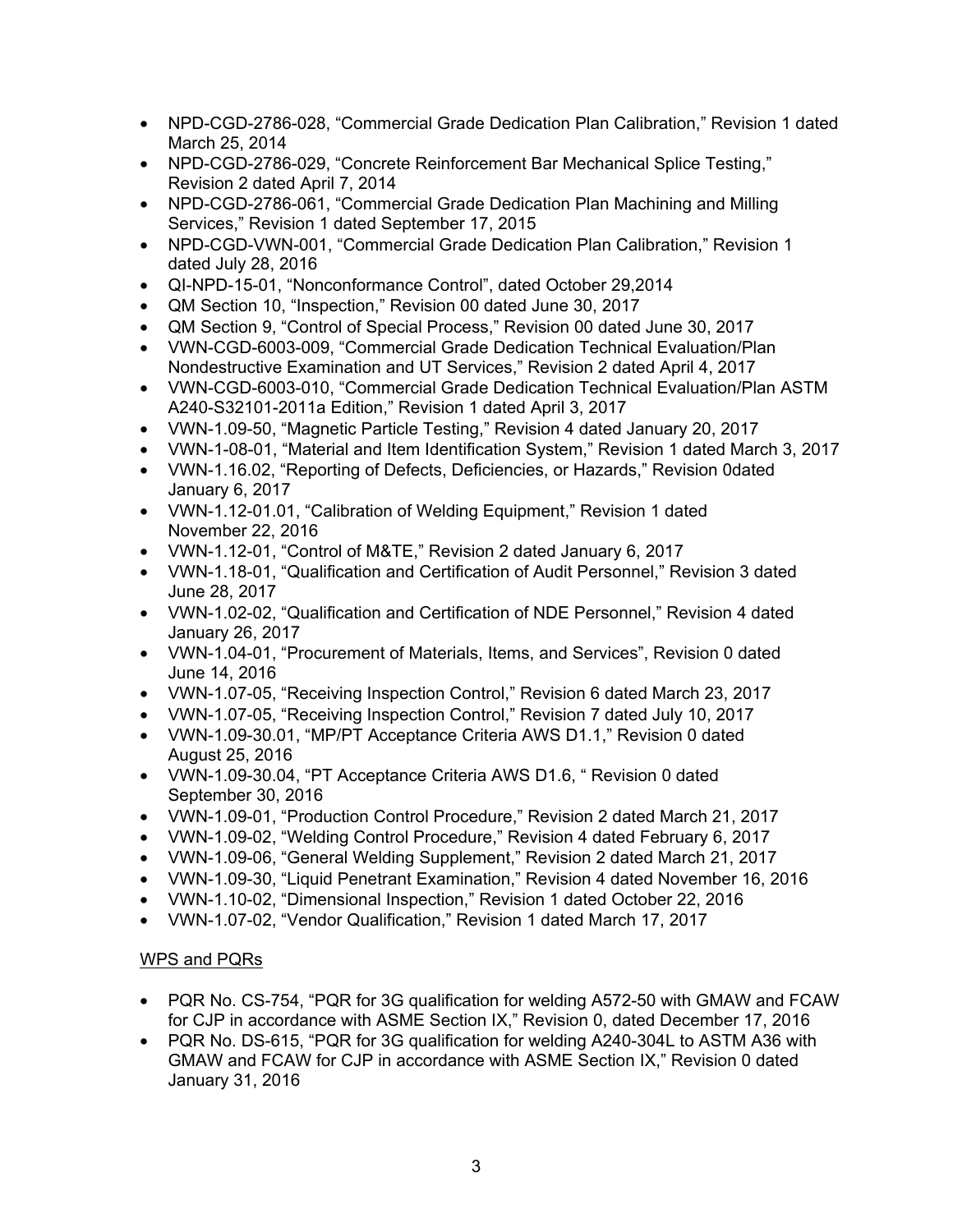- PQR No. DS-619, "PQR for 3G qualification for welding UNS S321011 to A240-304L with GMAW and FCAW for CJP in accordance with ASME Section IX," Revision 0 dated February 1, 2017
- PQR No. DS-611, "PQR for 3G qualification for welding UNS S321011 to A36 with gas metal arc welding (GMAW) for CJP using ER309LSi weld wire in accordance with ASME Section IX," Revision 0 dated January 4, 2017
- WPS 01-CS-F01.0, "Prequalified WPS for welding specified Carbon Steel using flux core arc welding (FCAW) per AWS D1.1-00," for complete joint penetration (CJP), partial joint penetration (PJP) and fillet welds, Revision 0 dated September 2, 2016
- WPS-09-DS-G01, "Welding Duplex Stainless Steel to Carbon or Austenitic Stainless Steels with ER309LSi," Revision 2 dated March 21, 2017

# Design/Drawing Documents

- Drawing 6718003-0700A, "Shield Building Roof Area 8 Module CB20," Revision 3 dated May 17, 2017
- Weld Map Drawing No. 6716003-SV3-0100A-024-Robo Weld, "Shield Building Roof Area 8 Module CB20," Revision 4 dated April 18, 2017
- Weld Map drawing 06716003WM100, "Submodule Type 01 Inner Cone Weld Map," Revision 4 dated April 27, 2017

# Calibration, Heat Treatment, Non-Destructive Examination, Inspection and Material Reports

- Cal-Cert calibration certificate report No. 59456-V-01, dated March 15, 2017, for temperature/humidity data logger S/N 15036194/15028024, model No. FH625/R200, calibrated to Vigor 30CLK-N1124 with as-found and as-left condition calibrated using standards traceable to nationally recognized standards
- Cal-Cert calibration certificate report No. 59456-V-02, dated March 21, 2017, for temperature/humidity data logger S/N 15036195/15035006, model No. FH625/R200, calibrated to Vigor PO 30CLK-N1124 with as-found and as-left condition calibrated using standards traceable to nationally recognized standards
- Circle System Inc., C of C dated April 19, 2016, for magnetic particle dry powder 63, verified and accepted to meet ASME SE-709, Section V, Article 7, and PO N976, and assigning Lot No. N976-1-1 on February 1, 2017
- Independent Welding Supply LLC., C of C for 924 pounds Lincoln Ultracore 712C-H E71T-1C JH4 0.045x33SP, Q2, Lot 14114589, to Vigor PO 30CLK-N870, received and accepted by Vigor assigning lot No. N870-1-1 on December 30, 2016
- Indiana Standards Laboratory calibration certificate report No. 164197, dated May 26, 2017, for radiometer S/N 131376A, model No. DLM-1000, calibrated using national recognized standards with as-found as-left condition to Vigor PO 30CLK N1251
- Indiana Standards Laboratory calibration certificate report No. 164198, dated May 26, 2017, for light meter S/N 131376C, model No.DLM-1000, calibrated to Vigor PO 30CLK N1251 using standards traceable to nationally recognized standards
- Lincoln Electric Company C of C dated November 8, 2016, for 924 pounds of 0.045-inch Ultracore 712C-H Plus 33SP weld wire traceable to Heat/Lot 14114589
- Lincoln Electric Company certified material test report (CMTR) dated December 23, 2016, for 12 pounds of 0.045 blue max MIG 309LSI 500AD weld wire, lot No. 1309T, to meet AWS A5.9 to Vigor PO 30CLK-N820, receipt, accepted and assigned lot No. N820-2-2 on January 19, 2017, on RIR No. N820-1/19/2017
- Lincoln Electric Company certified material test report (CMTR) dated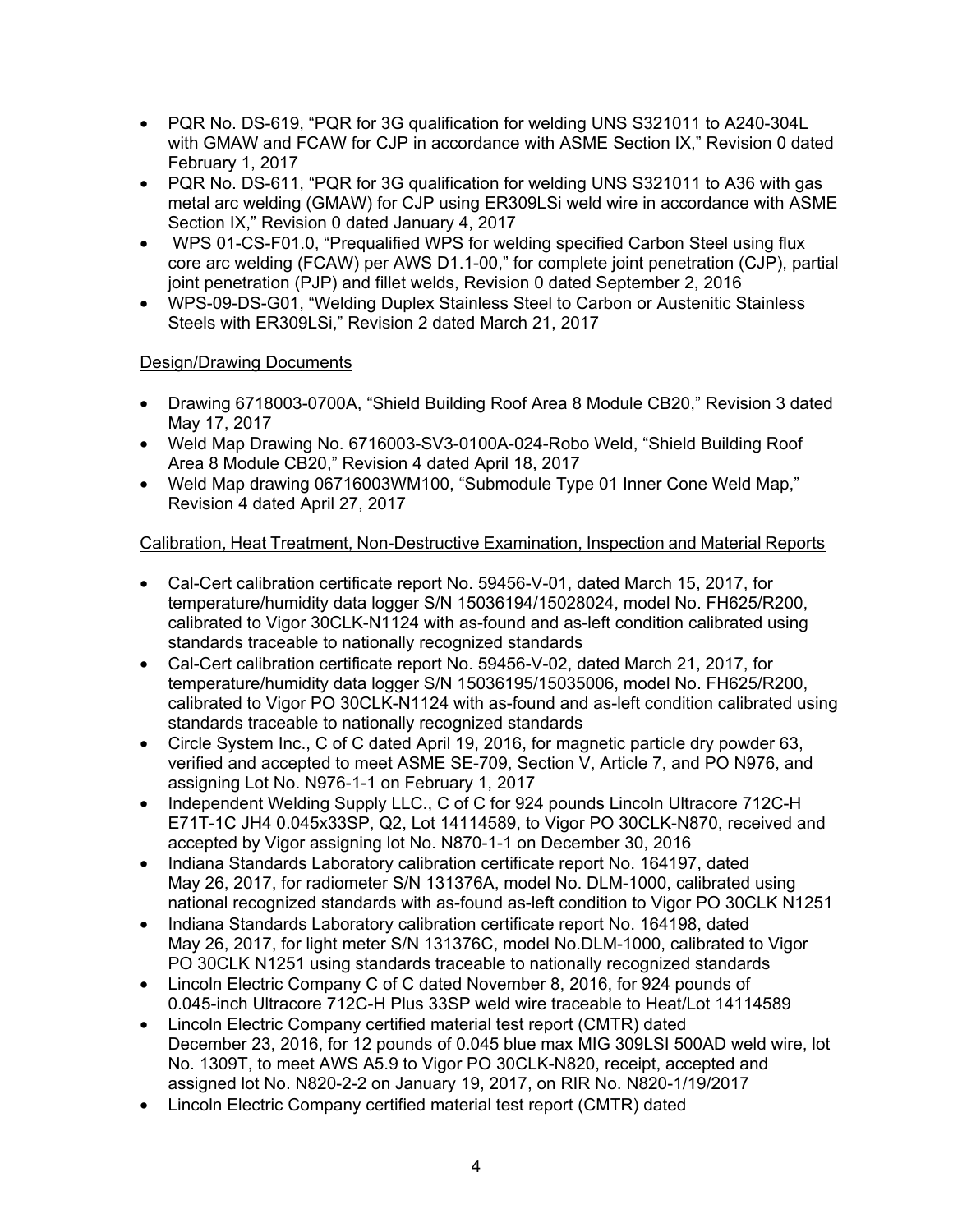December 19, 2016, for 60 pounds of 0.045 Ultracore FCP 309L 25SP weld wire, lot No. 1308S, to meet AWS A5.9 to Vigor PO 30CLK-N820, receipt, accepted and assigned lot No. N820-3-1 on January 17, 2017 on RIR No. N680-1/4/2017

- Lincoln Electric Company CMTR dated December 5, 2016, for 180 pounds of 0.045 Blue Max MIG 309LSi 25SP weld wire, lot No. 1308R, to meet AWS A5.9 to Vigor PO 30CLK-N820, receipt, accepted and assigned lot No. N820-1-1 on January 17, 2017, on RIR No. N820-12/27/2016
- Magnetic Particle (MP) Examination Report No. MT-17-238, dated July 17, 2017, using dry powder Yoke method on Vigor Order No. 3016716003-40220V Release 2, Job No. 676003 (CB20), traveler No. 676003-SV3-0100A-024 ROBO Weld, on CB20 Bottom Cone, piece 0106/arc strike adjustment to weld WT05b13, accepted per VWN 1.09-90-.01 Revision 0
- Nelson Stud Welding certified of compliance (C of C) dated October 18, 2016, for 9000 studs H4L 5/8 x 4 3/16-inch heat No. 10453060, ASTM A108 Gr. 1015, to Vigor purchase order (PO) 30CLK N754, Vigor reviewed and accepted assigning trace lot No. N754-2-1 on November 29, 2016
- Ray-Check Manufacturing C of C for ultrasonic machine calibration standard ultrasonic DS Reference block S/N 17-2050 calibrated on May 16, 2017
- Ultrasonic Angle Beam Examination report No. UT-17-071, "A577 Angle Beam UT Examination," dated February 18, 2017, acceptance of ½-inch duplex plate (A240-532101) UT on 9-inch grid pattern for WECTEC Plate 862402-3A, per VWN-1-09-16, Revision 01, using Epoch 600 serial No. 140645402
- Vigor calibration log for Fluke clamp meter S/N 25880094WS, model No. 375, calibrated on November 22, 2016, due November 22, 2017
- Vigor calibration log for Fluke clamp meter S/N 31620528WS, model No. 374, and S/N 32490012WS, model No. 374, both calibrated on May 12, 2017
- Vigor calibration record for weld machine serial number (S/N) C-234 in bay 2 C6W robot calibrated on July 11, 2017, due October 11, 2017
- Vigor calibration records for Weld machine S/N C-170 calibrated on July 11, 2017, due October 11, 2017
- Weldstar C of C with ARCOS CMTR dated March 23, 2017, for 100 pounds of 3/32 X 36-inch ER309/309L weld wire traceable to Heat No. CF0245-543055 in accordance with ASME Section III & IX, assigned Vigor Lot No. N1149-1-1 on PO N1149

# Commercial Grade Dedication Packages

- VIGOR Commercial Grade Dedication Report (CGDR) No. NDP-CGD-VWN-001-057, Revision 0 dated July 14, 2017, PO 30CLK N1251 Line items 1, 2, & 3, for S/N 131376A, 131376C, KT10604 radiometer/white light calibrated by Indiana Standards Laboratory
- CGDR No. NPD-CGD-VWN-001-021, Revision 0 dated July 28, 2016, for PO 30CLK-N917, line item 1 for seven stop watches S/N DPA05230, 0111600627, 29370108, OIW-AG011 and 122688018, calibrated by Cal-Cert
- CGDR No. NPD-CGD-VWN-001-044, Revision 2 dated July 28, 2016, for PO 30CLK-N1124, Line Items 1, for S/N15036194/150280254, temperature/humidity datalogger calibrated by Cal-Cert
- CGDR No. NPD-CGD-VWN-001-046, Revision 0 dated April 6, 2017, for PO 30CLK-N1124, Line Items 1, for S/N15036195/15035006, and 15036198/15035005, temperature/humidity datalogger calibrated by Cal-Cert
- CGDR No. NPD-CGD-VWN-001-058, Revision 0 dated June 9, 2017, for PO N1236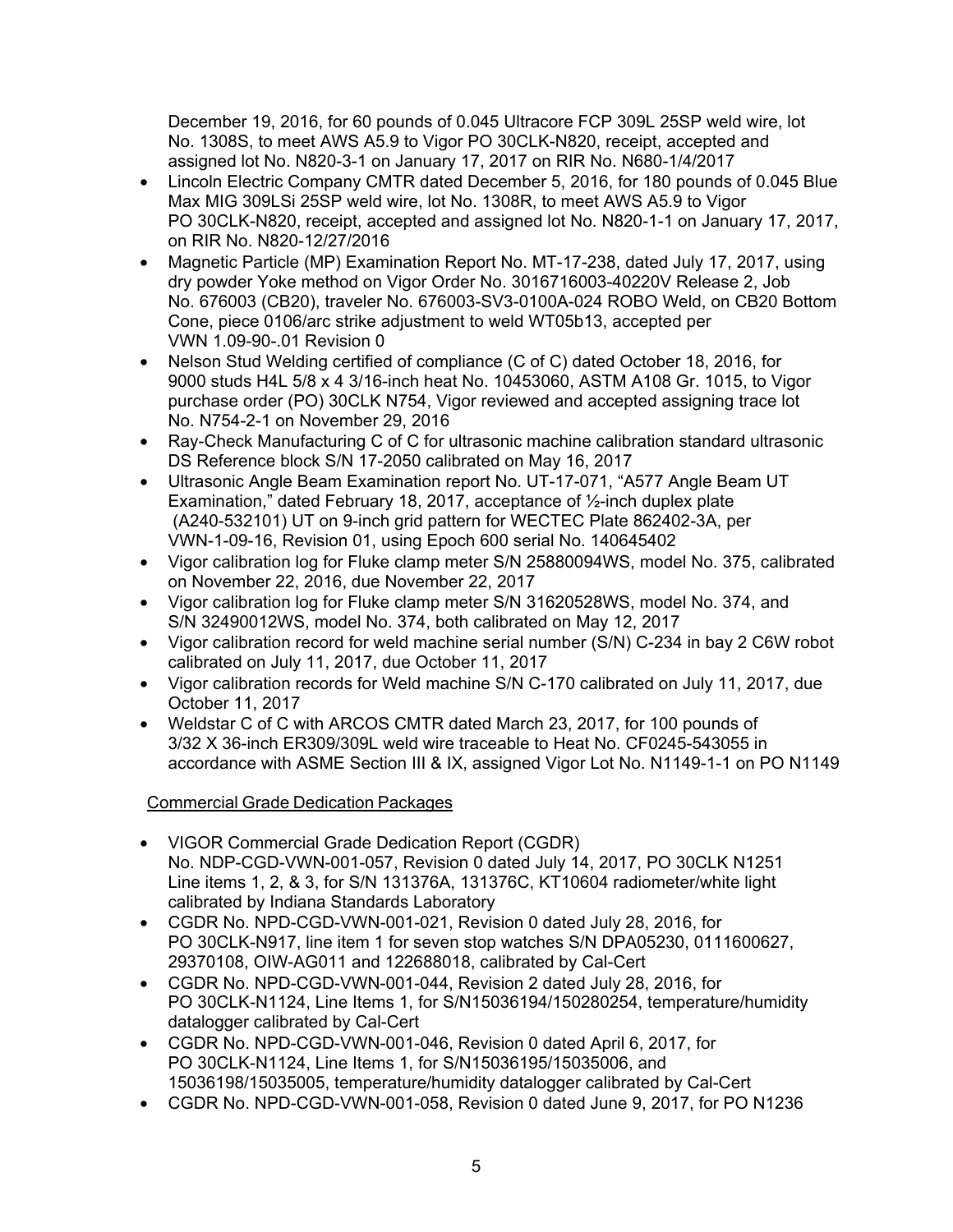Line items 11, & 23, Fluke clamp meters S/N 31620528WS and 32490012WS, calibrated by Cal-Cert

- CGDR No. NPD-CGD-VWN-001-015, Revision 0 dated December 13, 2016, for PO 30CLK-N887, Revision 1, for Fluke clamp meter S/N 25880094WS, calibrated by Cal-Cert
- CGDR No. NPD-CGD-VWN-001-052, Revision 0 dated June 8, 2017, for PO 30CLK-F2976 Revision 01, Line item 1 for surface plate S/N X-93-06, calibrated by JJ Calibration Inc.
- CGDR No. VWN-CGD-6003-010Q, Revision 0 dated June 23, 2017, for PO N648 Line item 1,2 & 3 plates of different sizes to ASTM A240-S32101, heat No. 9020-E161426
- CGDR No. VWN-CGD-6003-002C, "CB20 Structural Modules Commercial Grade Dedication Package," Revision 2 dated February 24, 2017, for PO 30EXT-N651, Line item 2, for wide flange beams W8X13 ASTM A992, Heat No. 59071401, and Vigor Lot No. N651-2-7 from Gerdau

# Commercial Grade Surveys

- OIW-NP-16-V07, "Survey Plan Outokumpu New Castle IN," dated August 9, 2016
- VWN-CGD-6003-009, "Commercial Grade Dedication Technical Evaluation/Plan Nondestructive Examination UT Services," Revision 2 dated April 14, 2017
- VWN-CGD-6003-010, "Commercial Grade Dedication Technical Evaluation/Plan ASTM A240-S32101-201a Edition," Revision 1 dated April 3, 2017
- VWN-1.09-31, "Alloy Identity Testing/Positive Material Identification," Revision 0 dated July 17, 2017
- VWN-1.07-02, "Vendor Qualification," Revision 1 dated March 17, 2017
- VWN-1.04-01, "Procurement of Material, Items, and Services," Revision 0 dated June 14, 2016
- VWN-1-.07-01, "Commercial Grade Dedication of Item & Services for 10 CFR Part 50 Appendix B Projects," Revision 2 dated March 30, 2016
- VWN-1.07-03, "Source Inspection/Surveillance," Revision 1 dated December 23, 2016
- VWN-1.07-05, "Receiving Inspection Control," Revision 7 dated July 10, 2017

# Purchase Orders (PO)

- PO 2786-00236 to Erico for mechanical couplers, dated March 20, 2015
- PO 30CLK N754, to Nelson Stud Welding Inc. for procurement 900 pieces of HCA 5/8-3/16 inch, dated September 19, 2016
- PO 30CLK N870 to Independent Welding Supply LLC for procurement of Lincoln 60 x 33 pound spools, dated November 1, 2016
- PO 30CLK-F2976 to JJ Calibration Inc., for calibration of granite surface plates, dated January 18, 2017
- PO 30CLK-N1149 to Weldstar for weld consumables, dated March 27, 2017
- PO 30CLK-N1168 to NSL Analytical Services for testing, dated March 14, 2017
- PO 30CLK-N392 to Erico for mechanical couplers, dated March 8, 2016
- PO 30CLK-N648 to Outokumpu for SS plates, dated April 20, 2017, 2016
- PO 30CLK-N820 to Lincoln Electric for weld consumable, dated February 3, 2017
- PO 30CLK-N820 to Lincoln Electric for weld consumable, dated January 19, 2017
- PO 30CLK-N853 to Erico for mechanical couplers, dated October 10, 2016
- PO 30CLK-N958 to Outokumpu for SS plates, dated December 16, 2016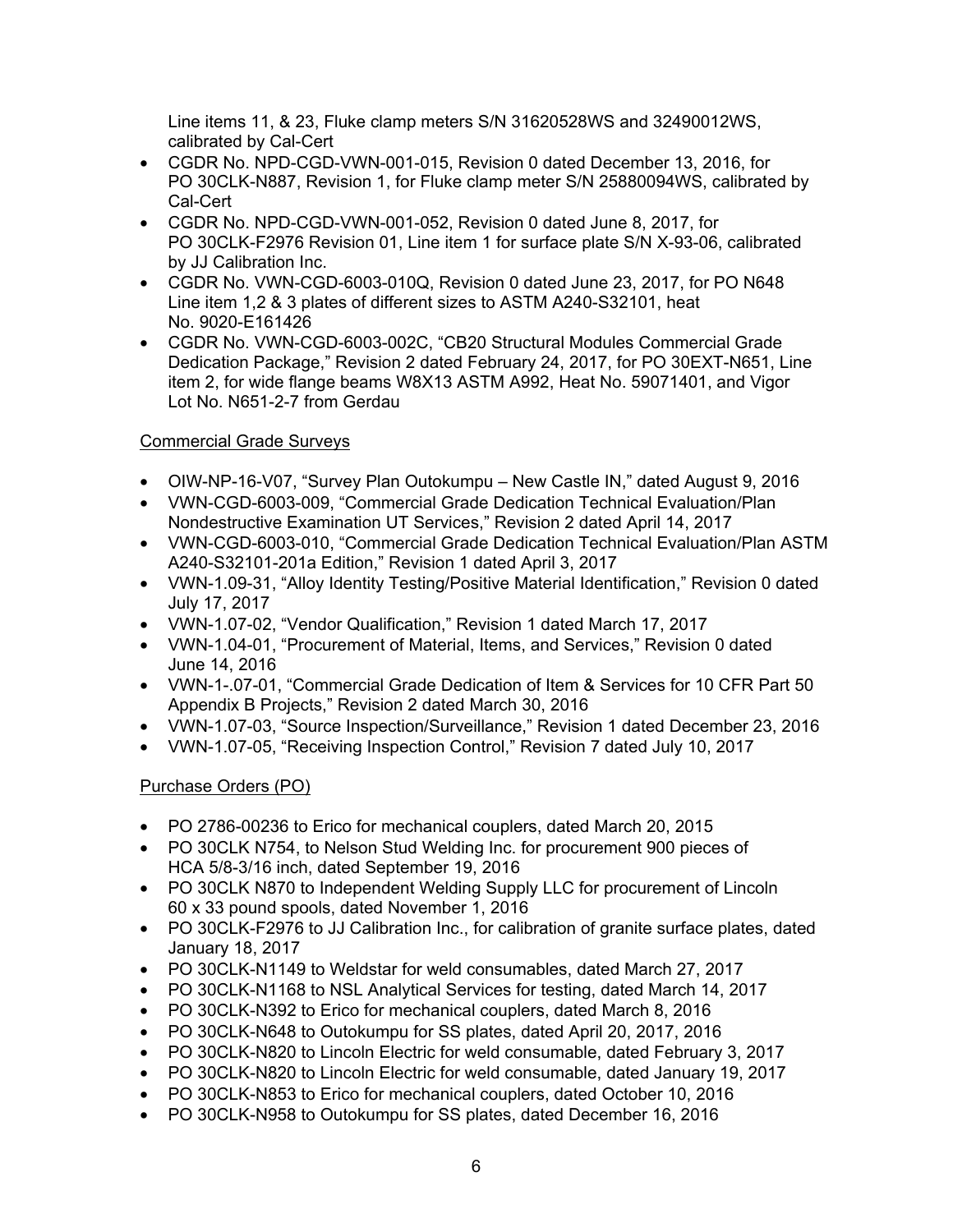# **External Audits**

- Audit Report # VWN-NP-16-V10 for NDE Professionals (NPI) dated September 12, 2016
- Audit Report #OIW-NP-14-V11 of The ESAB Group, Inc., dated October 23, 2014
- Audit Report #OIW-NP-15-V05 of Weldstar, dated June 24, 2015
- Audit Report #OIW-NP-16-V08 of Gerdau-Jackson, dated September 1, 2016
- Audit Report #VWN-NP-16-V11 of Acuren for RT services, dated September 16, 2016
- Audit Report #VWN-NP-17-V003 of Erico International Corporation, dated February 22, 2017
- Audit report #VWN-NP-17-V01 of Nelson Stud Welding Inc., dated January 19, 2017
- Audit Report #VWN-NP-17-V04 of Lincoln Electric, dated March 8, 2017
- Audit Report #VWN-NP-17-V06 of Acuren for UT services, Revision 1 dated March 13, 2017
- OIW-NP-14-V10 of IMR KHA, dated September 11, 2014

# Internal Audits

- Internal audit report for Vigor Works LLC, dated June 23, 2017
- Internal audit report and corrective actions for Vigor Works LLC, dated October 27, 2016

# Part 21 evaluations:

- NPD-CAR-14-063, Helium Test Results not meeting requirements, Revision 0, dated November 5, 2014
- NPD-NCR-14-1585, Loose ship K parts, Revision 0, dated December 21, 2015
- VWN-CAR-16-69, FARO laser equipment not calibrated to ISO-17025
- VWN-CDR-16-69, Calibration Certificate Expanded Uncertainty, dated August 25, 2016
- VWN-NCR-17-19, Dimension discrepancy in MOX item, dated January 17, 2017

# **Travelers**

- WO3016716-40710, "Splicing Angles," Release 11, Revision 1 dated July 10, 2017
- WO3016716003-40110V, "SV3 Flat Bottom Rings Module 0300, 0400, 0500 Tash Clean/Fit WTS," Revision 12
- WO6716003-VS2-0100A-038-CLF-CH, for CB20 Sub module Type 1-0100 Channel hand welded performed on May 12, 2017 using 09-DS-G01 procedure using weld wire N820-1-1, VT inspected and accepted to VWN-1-09-90.01 Revision 0 on May 12, 2017
- WO6716003-VS2-0100A-038 Stud/Dim for CB20 Type 1 Stud weld data sheet performed per WPS-06-DS-SW-01, Revision 01 on May 19, 2017, and VT inspected and accepted to VWN-1-09-90 Revision 0 on May 19, 2017
- WO6716003-VS2-0100A-038-ROBO Weld, for CB20 Submodule Type 01, QC Final inspection of fillet welds performed in accordance with VWN-1-09-90 Revision 0 on May 19, 2017
- WO6716003-SV3-2103F, for activity order 6716003-400610V, operation No. 30, "Full Bridge Type 03/04 type 01/02 Fabrication SV3-CB20-S5B-03001-Mk# 07 & 08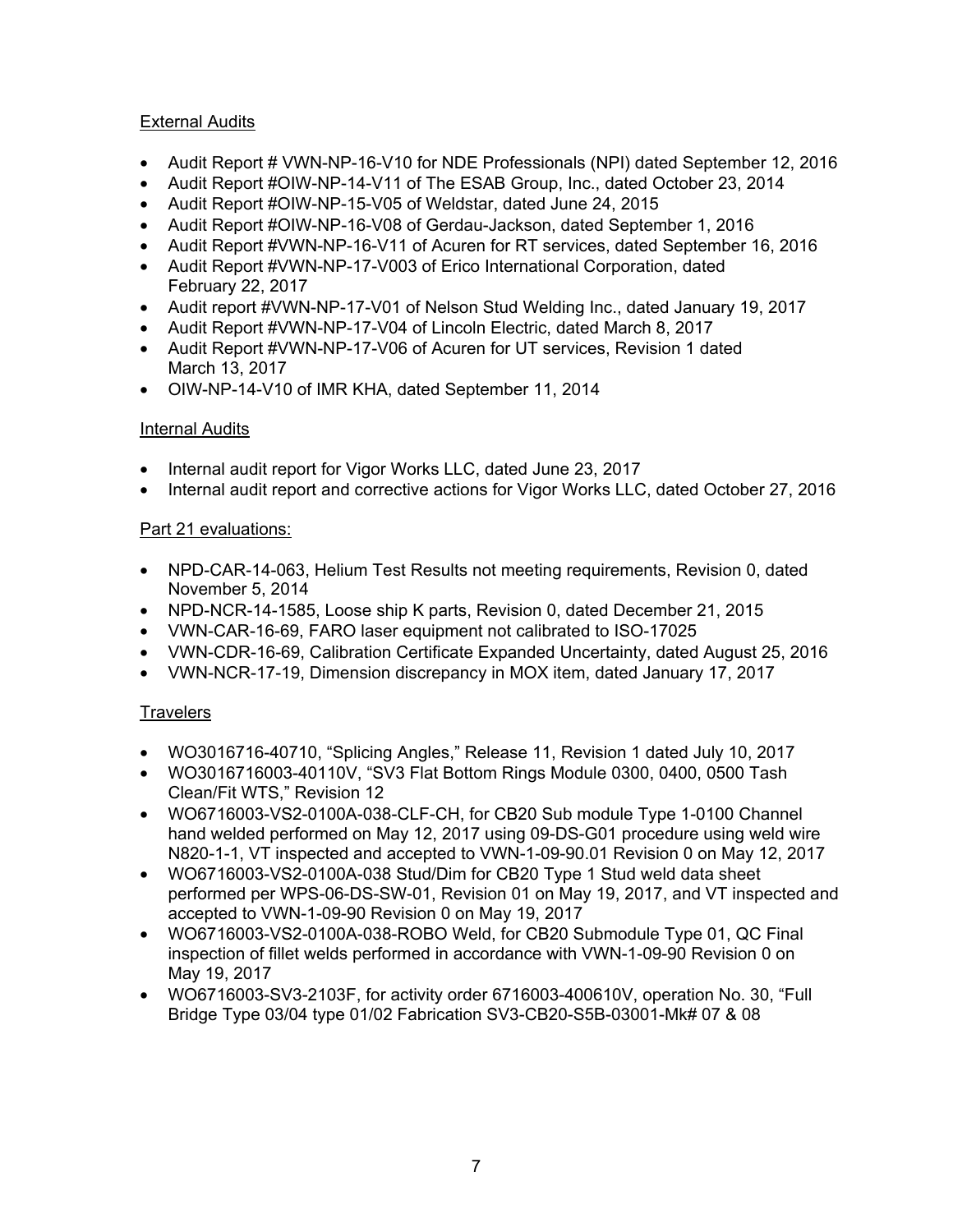## Nonconformances Reports

VWN-NCR-16-281, VWN-NCR-16-318, VWN-NCR-16-326, VWN-NCR-16-60, VWN-NCR-16-63, VWN-NCR-16-99, VWN-NCR-17-104, VWN-NCR-17-109, VWN-NCR-17-137, VWN-NCR-17-153, VWN-NCR-17-159, VWN-NCR-17-160, VWN-NCR-17-164, VWN-NCR-17-168, VWN-NCR-17-169, VWN-NCR-17-48, VWN-NCR-17-54, VWN-NCR-17-57, VWN-NCR-17-63, VWN-NCR-17-64, VWN-NCR-17-66

## Corrective Actions

• NPD-CAR-14-083, NPD-CAR-14-084, NPD-CAR-14-086, NPD-CAR-14-098, NPD-CAR-14-099, NPD-CAR-14-100, NPD-CAR-14-101, NPD-CAR-16-52, NPD-CAR-16-71, NPD-CAR-17-126, NPD-CAR-17-138, NPD-CAR-17-147, VWN-CAR-16-2, VWN-CAR-16-28, VWN-CAR-16-58, VWN-CAR-16-65, VWN-CDR-17-52, VWN-NCR-17-104

# Corrective Action Generated as result of NRC Inspection

• VWN-CDR-17-112, VWN-CDR-17-113, VWN-CDR-17-114, VWN-CDR-17-115, VWN-CDR-17-116, VWN-CDR-17-117

## Training and Qualification Records

- Indoctrination and Training for Vigor NQA-1 Appendix B Quality Manual Revision 0 dated July 6-14, 2017
- Training and qualification for VIGOR Level II nondestructive examination personnel: Alex Ackermann in MT, PT, UT; Kevin Dye in MP, PT; Cory Ehlert in MP, PT, VT; James Ford MP, PT, VT; Kevin Keeler VT; Steve Kerr in, MP, PT, UT; Kathleen O'Donnell in MP; Aaron Brent Morriss in RT, UT; Daniel W. Teas in MP, PT, VT; Greg West in MP, PT, UT; Troy S. Zuercher in MP, PT;
- NDE Professional Inc., qualification records for Level III for: David C. Walls in VT; John Clark in MT, PT, UT, VT; Dave Johnson in MT, PT, UT, VT; and Vince Archibald in MT, PT,UT, RT, LT
- Lead Auditor Qualifications for Bradley Boothe (Acuity Quality Assurance), John Salasky (Axion Technical Services), Ken Adams, and Vince Archibald

## Miscellaneous

- R680 Receiving Inspection Report RIR# N648-4/4/2017 for PL1/2X120X340 S32101 Lot No. N648-1-36, Revision 1 dated July 18, 2017
- Receipt Inspection Report (RIR) No. N651-9/27/2016, dated September 27, 2016, for acceptance of dimensional inspection of wide flange beams received from Gerdau on Vigor PO N651, Revision 4
- RIR No. N1149-3/27/2017, dated March 27, 2017, for acceptance of 10 x 10 pound canister of ER309/309L 3/32 x 16-inch N1149
- RIR No. N870-11/18/20116, dated January 12, 2017, for acceptance of 924 pounds of Lincoln ULTRACORE 712C-H E71T-1C JH4 0.045X338SP, lot No. 14114589, assigning lot No. N870-1-1 on PO N870-1
- Sherwin Inc. C of C dated October 18, 2016, for penetrant DP-40, batch No. 614-J1,